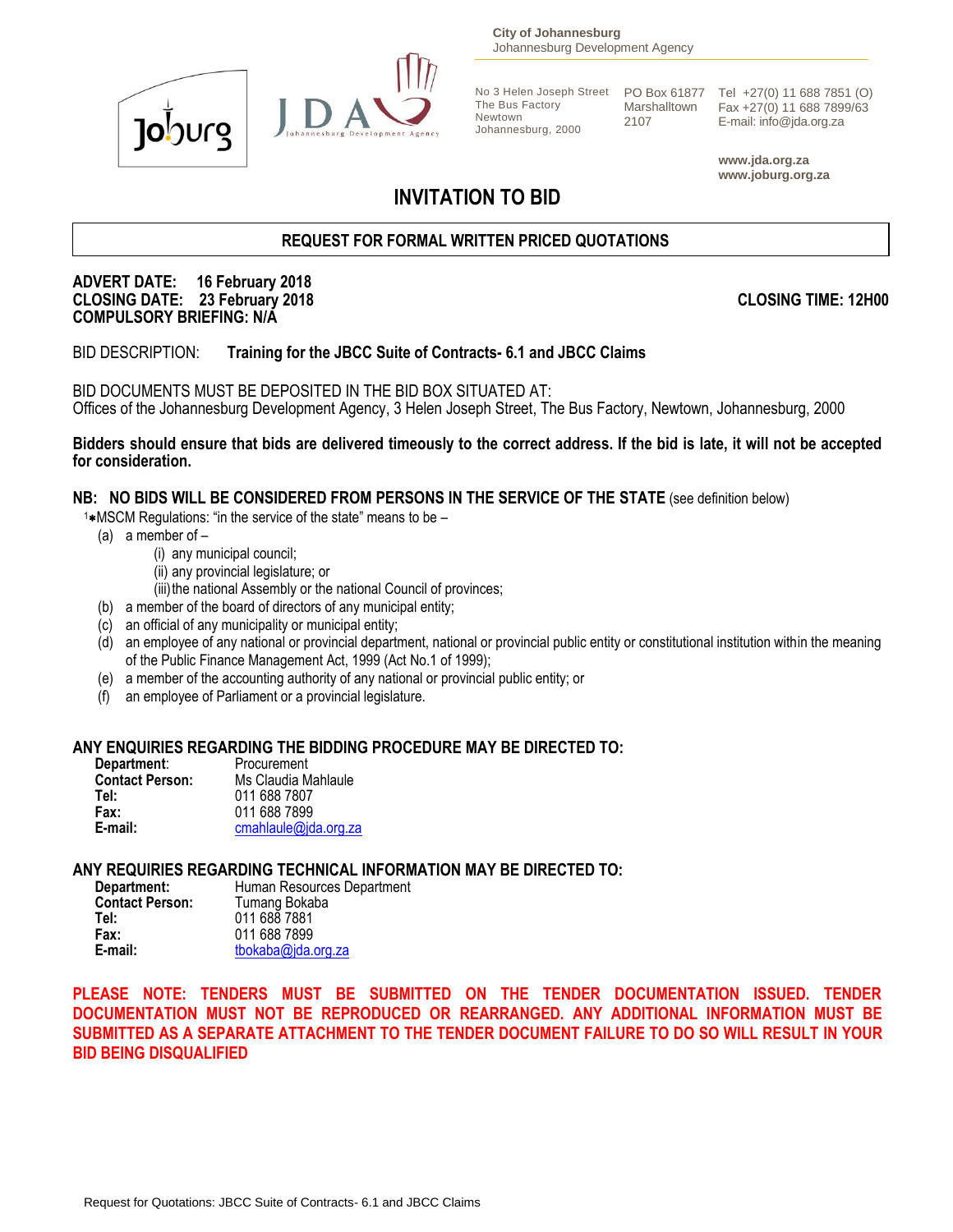# **OFFER**

|                                                 |             | THE FOLLOWING PARTICULARS MUST BE FURNISHED<br>(FAILURE TO DO SO WILL RESULT IN YOUR BID BEING DISQUALIFIED) |  |
|-------------------------------------------------|-------------|--------------------------------------------------------------------------------------------------------------|--|
| <b>BID / RFP NUMBER</b>                         |             |                                                                                                              |  |
| <b>BID / RFP DESCRIPTION</b>                    |             |                                                                                                              |  |
| <b>NAME OF BIDDER</b>                           |             |                                                                                                              |  |
| <b>POSTAL ADDRESS</b>                           |             |                                                                                                              |  |
| <b>STREET ADDRESS</b>                           |             |                                                                                                              |  |
| <b>TELEPHONE NUMBER</b>                         | <b>CODE</b> | <b>NUMBER</b>                                                                                                |  |
| <b>CELLPHONE NUMBER</b>                         | <b>CODE</b> | <b>NUMBER</b>                                                                                                |  |
| <b>FACSIMILE NUMBER</b>                         | <b>CODE</b> | <b>NUMBER</b>                                                                                                |  |
| <b>VAT REGISTRATION NUMBER</b>                  |             |                                                                                                              |  |
| <b>CSD SUPPLIER NUMBER</b>                      |             |                                                                                                              |  |
| <b>COMPANY REGISTRATION NUMBER</b>              |             |                                                                                                              |  |
| <b>TAX VERIFICATION PIN</b>                     |             |                                                                                                              |  |
| <b>TOTAL BID PRICE (Excluding VAT)</b>          |             |                                                                                                              |  |
| <b>TOTAL BID PRICE in words (Excluding VAT)</b> |             |                                                                                                              |  |
|                                                 |             |                                                                                                              |  |
|                                                 |             |                                                                                                              |  |
|                                                 |             |                                                                                                              |  |

| <b>SIGNATURE OF BIDDER</b>              |  |
|-----------------------------------------|--|
| CAPACITY UNDER WHICH THIS BID IS SIGNED |  |
| <b>DATE</b>                             |  |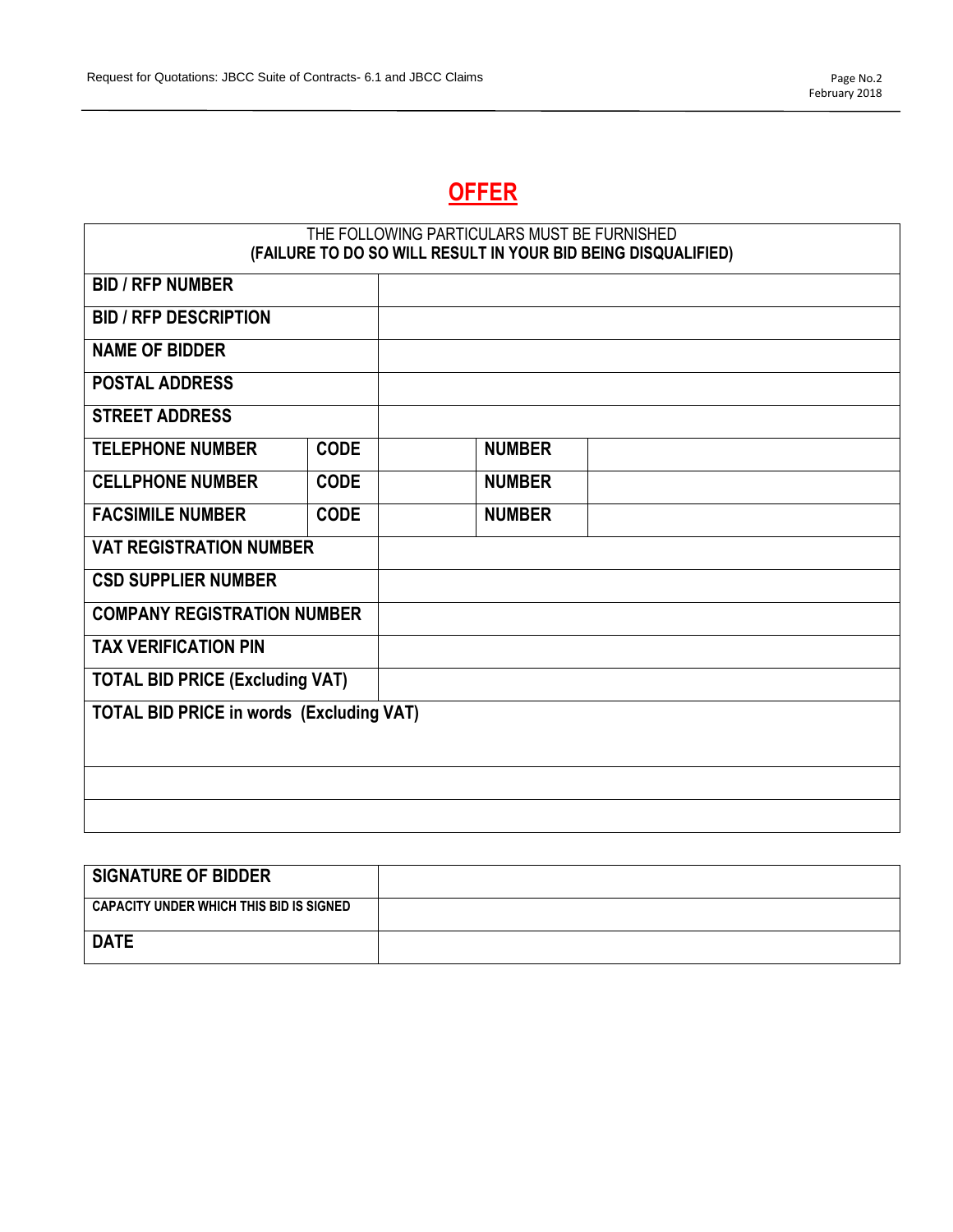### **The following conditions will apply:**

- No award will be made to a service provider who is not registered on the National Treasury Central Supplier Database.
- **NO** award can be made to a service provider whose tax matters are not in order with the SARS.
- An original and valid BBBEE status level verification certificate or a certified copy thereof must be submitted.
- **An SMME must submit a sworn affidavit confirming the following :**
- **Annual turnover revenue of R10 million or less; and**
	- **Level of black ownership**
- **Any misrepresentations in terms of the above constitutes a criminal offence as set out in the B-BBEE Act as amended**
- A copy of the bidder's latest municipal account in the name of the bidder or alternatively in the names of the directors / partners of the bidding entity must be submitted.
- Price(s) quoted must be valid for at least thirty (60) days from date of your offer.
- Price(s) quoted must be firm and must be exclusive of VAT.
- If the price quoted is above R 30 000 (inclusive of VAT), the quotation will be evaluated in terms of the 80/20 preference point system as prescribed in the Preferential Procurement Framework Act (No. 5 of 2000).

### **Failure to comply with these conditions may invalidate your offer.**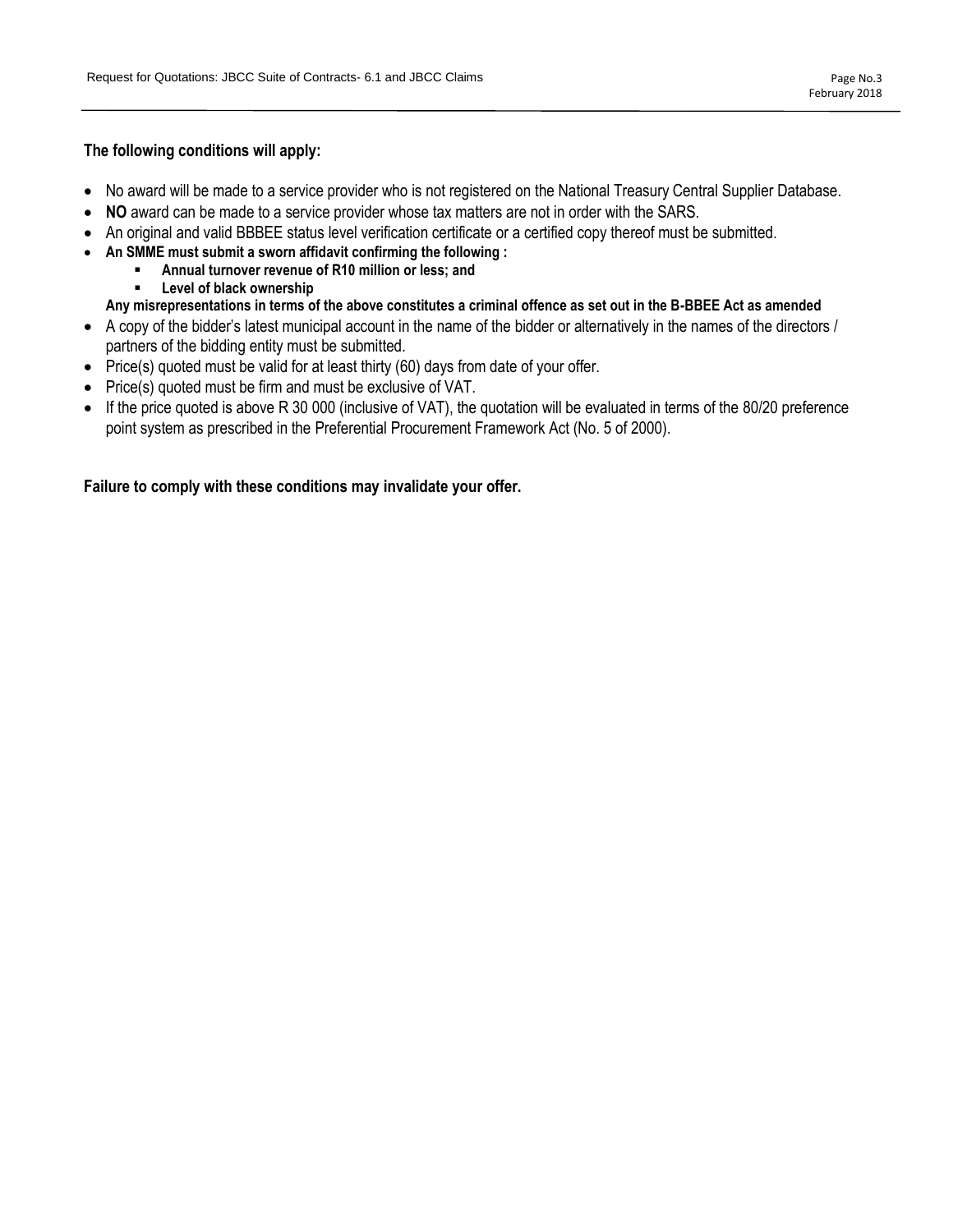### **To all our stakeholders**

#### **RE: The channels of reporting fraudulent and Corrupt Activities**

The City of Johannesburg has a **zero-tolerance approach to Fraud, Theft, Corruption, Maladministration, and Collusion** by suppliers with employees. To reinforce this commitment, more channels have been added to report any Fraudulent and Corrupt activities.

Instances of corporate fraud and misconduct remain a constant threat to service delivery. The City of Johannesburg took a resolution to adopt strategic interventions aimed at combatting fraud and corruption. The City took a decision to centralize the reporting of fraudulent and corrupt activities through the establishment of an independent fraud hotline which is managed by independent service providers.

All people doing business with the Johannesburg Development Agency are encouraged to report any corrupt or illegal practice.

Employees are encouraged to report fraud, waste or other concerns suggestive of dishonest or illegal activities.

# **Anyone can report fraudulent and corrupt activities through one of the following channels:**

- Toll free number………………………………..0800 002 587
- Toll free Fax ………………………………………0800 007 788
- SMS (charged @ R1.50)…………………..32840
- Email Address:…………………………………..anticorruption@tip-offs.com
- Web site:……………………………………………www.tip-off.com
- Free post:…………………………………………Free post, KNZ 138, Umhlanga, 4320



Let's join hands to take up the Fight against Fraud and Corruption in our society.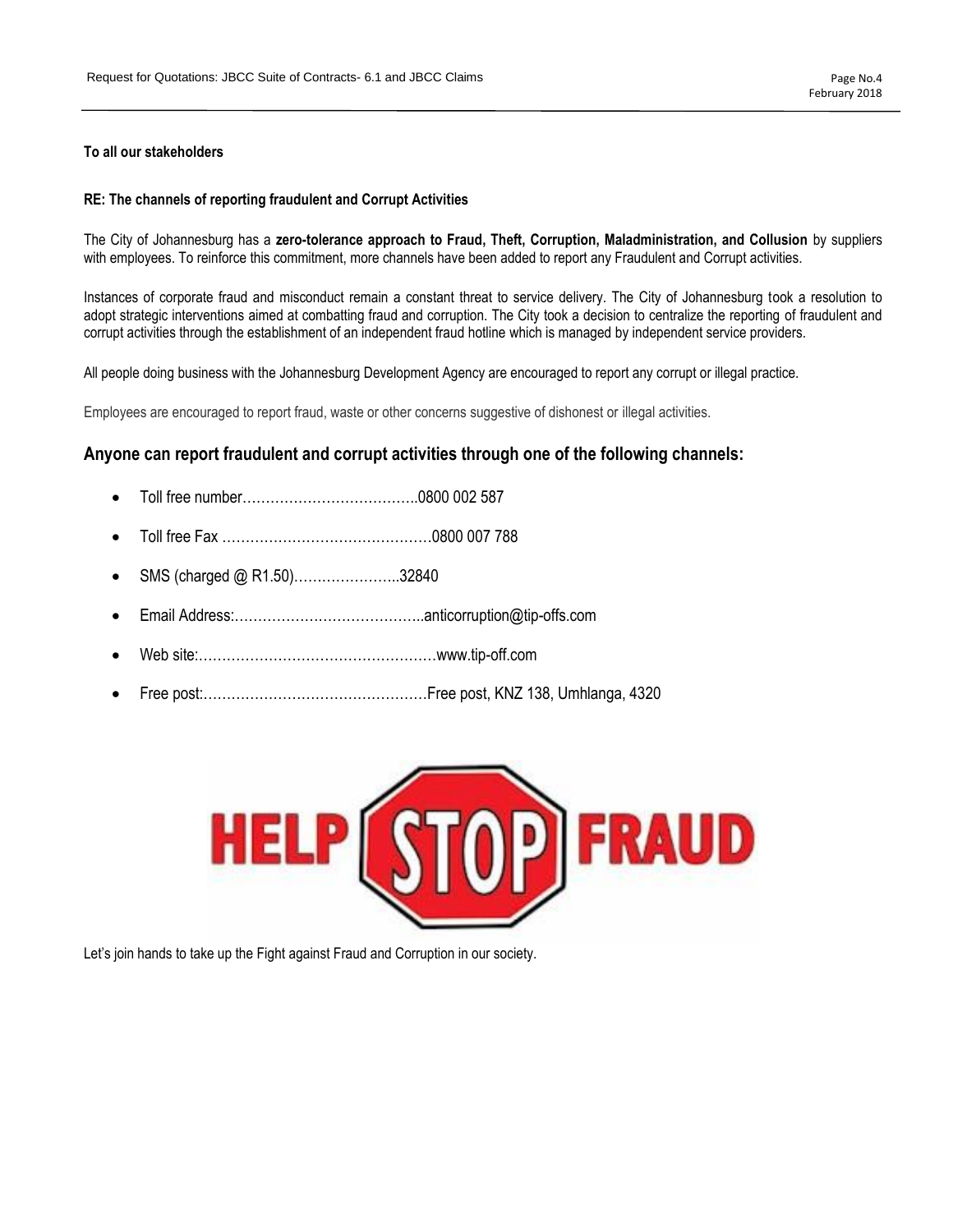# **REQUEST FOR FORMAL WRITTEN PRICE QUOTATIONS from:**

# **Service Providers who can subscribe on behalf of the Johannesburg Development Agency (JDA) newspapers and magazines.**

# **1. INTRODUCTION**

The Johannesburg Development Agency (JDA) is a municipal owned entity implementing infrastructure projects on behalf of the City of Johannesburg. The portfolio of projects include Civil Engineering and Building related infrastructure with specific focus on Public Transport facilities, Health facilities, Social and Community facilities and Public Environmental Upgrade projects. As part of Continuous Professional Development (CPD) and in order to gain awareness of the latest knowledge in the Built Environment, the JDA is looking for accredited service providers in the Built Environment to assist with specific training and skills development in the Built Environment.

# **2. SCOPE OF WORK**

The JDA hereby invites accredited and registered service providers to provide training for the JBCC Suite of Contracts-6.1 and JBCC Claims. The training will be attended by an estimated **25** Johannesburg Development Agency officials. The training course content should cover the following:

- The service provider must be registered by the SETA and/or Council for Higher Education (CHE)
- The courses must be accredited and Continuous Professional Development (CPD) points must be accredited through ECSA and SACPCMP
- Training manuals
- Certificate of competency with the accredited CPD points institution

# **3. COMPULSORY BRIEFING SESSION**

N/A

# **4. DURATION**

The duration of the appointment period will be twelve (12) months.

# **5. NOTES FOR PRICING (COST SCHEDULE)**

- Below is a proposed format for the cost schedule.
- **Tenderers are to replicate the Costing Schedule as per the table below and submit it as part of their fee proposal.**
- The bidder is to quote a comprehensive price.
- Please note that the work will include normal working hours from 08:00 to 17:00.
- Provide detailed pricing thereon and ensure the accurate bid price is provided on the Offer page of this RFP.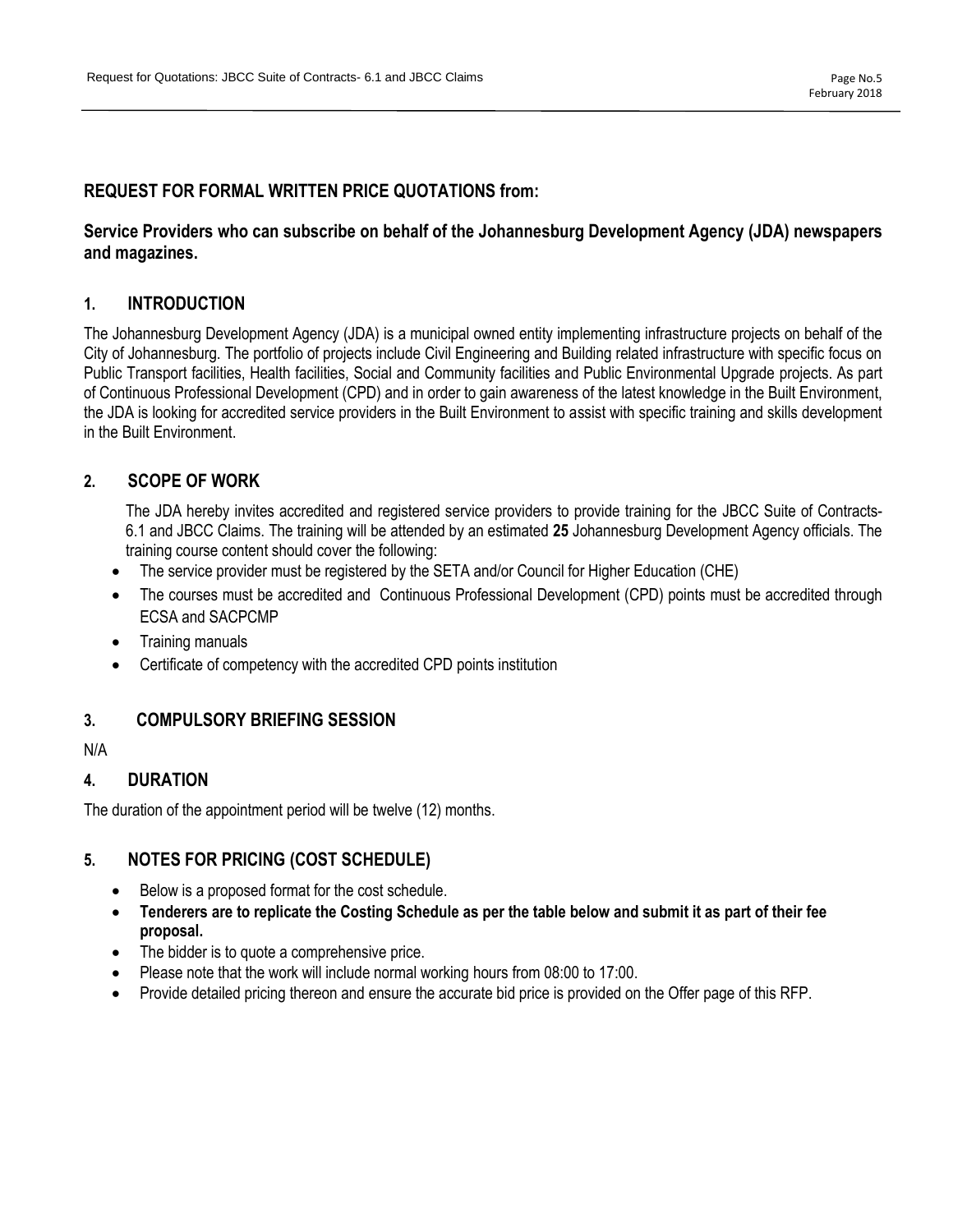#### **Table 1: Costing Schedule**

|     | A: SERVICE PROVIDER COST SCHEDULE                                                                  | <b>Cost</b><br>(excl. VAT)       |  |
|-----|----------------------------------------------------------------------------------------------------|----------------------------------|--|
| No. | Item                                                                                               | <b>Deliverable / Activities</b>  |  |
| -1  | Training packs &<br>materials for each<br>employee (Including<br>Development of study<br>material) | As per project scope (section 2) |  |
| 2   | Certificate of<br>competency                                                                       |                                  |  |
| 3   | Training sessions                                                                                  |                                  |  |
|     |                                                                                                    | <b>TOTAL (Excl. Vat)</b>         |  |

**Note: Price for training session must include all necessary logistic to hold a successful training session (e.g. venue, facilitator, etc.). Bidders are to provide a clear breakdown of all the sub-items that make up the training session item. Bidders must specify the duration of the training (number of days).**

# **TENDERERS MUST ENSURE THAT THE FINAL TOTAL FEE IS CORRECTLY CARRIED TO THE "OFFER" PAGE. THE VALUE RECORDED ON THE OFFER PAGE WILL BE REGARDED AS THE TENDERED AMOUNT.**

### **FAILING TO PRICE AS REQUIRED WILL RESULT IN THE TENDER BEING DISQUALIFIED.**

# **6. PRESENTATION OF QUOTATIONS**

Submissions are to consist of a short and comprehensible report that must provide the JDA with sufficient information to make a sound and fair evaluation of the quotation as well as the experience and capability of the applicant to undertake and manage the project successfully.

**Failure to comply with the requirements above will result in tenderers been negatively scored for responsiveness or disqualified for non-compliance.**

#### **Note for consortium and joint ventures**

- The items above are to be addressed and completed by **EACH** member of the consortium or joint venture.
- An agreement between all parties of the consortium or joint venture is to accompany the tender submission
- A lead consultant is to be appointed and noted in the submission

### **Failure to comply with these conditions may invalidate your offer.**

# **7. ASSESSMENT CRITERIA**

Submissions will be evaluated on the criteria to follow:

- **Technical**
- BBBEE status
- Price / BBBEE
- **8. TECHNICAL**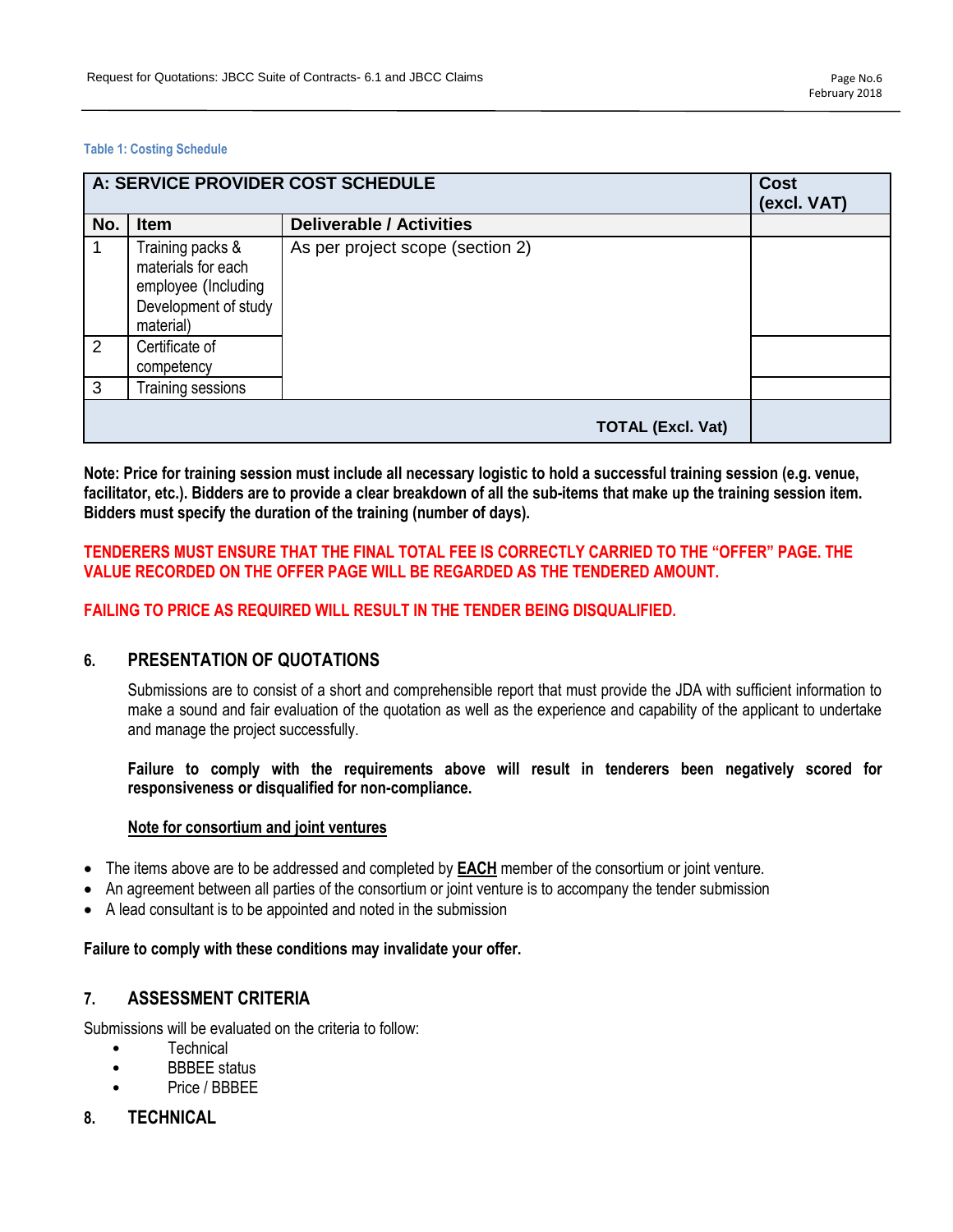The technical assessment is based on the criteria set-out below.

# **8.1 Technical Assessment**

The technical assessment is based on the criteria set-out below namely (i) key returnable documents, (ii) the experience of the company (i.e. training on JBCC).

Tenderers will have to submit compliant documents and score a minimum number of points in the technical evaluation in order to be considered further in the evaluation process.

| 70%<br>160<br>required<br>Mı<br>------<br>----<br>reshold<br>mır<br>points<br>.<br>I ota<br>mres<br>wnici<br>ЭΓ<br>-נו |
|------------------------------------------------------------------------------------------------------------------------|
|------------------------------------------------------------------------------------------------------------------------|

#### **Table 2: Key Returnable Documents**

| <b>KEY</b><br><b>RETURNABLE</b><br><b>DOCUMENTS</b> | <b>Total</b><br><b>Points</b> | <b>Criteria</b>                                                                                                                                                                              | <b>Description of Criteria</b>    | <b>Points</b> |
|-----------------------------------------------------|-------------------------------|----------------------------------------------------------------------------------------------------------------------------------------------------------------------------------------------|-----------------------------------|---------------|
| A                                                   | 10                            | Original or Certified Copy of BBBEE Certificate                                                                                                                                              | Points will only be allocated for | N/A           |
|                                                     |                               | Company registration documents                                                                                                                                                               | documents correctly completed     | N/A           |
|                                                     |                               | Latest municipal account / Lease agreement                                                                                                                                                   | and signed.                       | N/A           |
|                                                     |                               | A statement from an independent auditor /<br>accountant regarding the tenderer's financial<br>standing to undertake this project or Audited<br>financial statement for the past three years. |                                   | N/A           |
|                                                     |                               | Certified copies of directors / partners identity<br>documents                                                                                                                               |                                   | N/A           |
|                                                     |                               | Forms A to E completed in full and signed                                                                                                                                                    |                                   | 10            |

#### **Table 3 Company Experience**

| <b>COMPANY</b><br><b>EXPERIENCE</b> | <b>Total</b><br><b>Points</b> | <b>Criteria</b>                                                                               | <b>Description of criteria</b>                                 | <b>Points</b> |
|-------------------------------------|-------------------------------|-----------------------------------------------------------------------------------------------|----------------------------------------------------------------|---------------|
| B                                   | 50                            | More than 5 years of experience with solid track<br>record of providing JBCC training         | Points will only be allocated for<br>training on JBCC Suite of | 50            |
| Company<br>Experience and           |                               | 4 years to 5 years of experience with solid track<br>record of providing JBCC training        | Contracts- 6.1 and JBCC Claims                                 | 40            |
| Track record for<br>providing JBCC  |                               | 3 to 4 years of experience with solid track record<br>of providing JBCC training              |                                                                | 30            |
| Suite of<br>Contracts-6.1 and       |                               | 2 to 3 years of experience with solid track record<br>of providing JBCC training services     |                                                                | 20            |
| <b>JBCC Claims</b>                  |                               | One to two years of experience with solid track<br>record of providing JBCC training services |                                                                | 10            |

#### **Table 4: Facilitator Experience**

| <b>CONTACTABLE</b><br><b>REFERENCES</b> | Total<br><b>Points</b> | <b>Criteria</b>                                                                                   | Description of criteria                                         | <b>Points</b> |
|-----------------------------------------|------------------------|---------------------------------------------------------------------------------------------------|-----------------------------------------------------------------|---------------|
|                                         | 50                     | 10 years' experience as a training facilitator on<br>JBCC Suite of Contracts- 6.1 and JBCC Claims | Points will only be allocated for<br>experience on training for | 50            |
| Experience of<br>proposed               |                        |                                                                                                   | JBCC Suite of Contracts- 6.1<br>and JBCC Claims of the          |               |
| facilitator                             |                        |                                                                                                   | proposed facilitator                                            |               |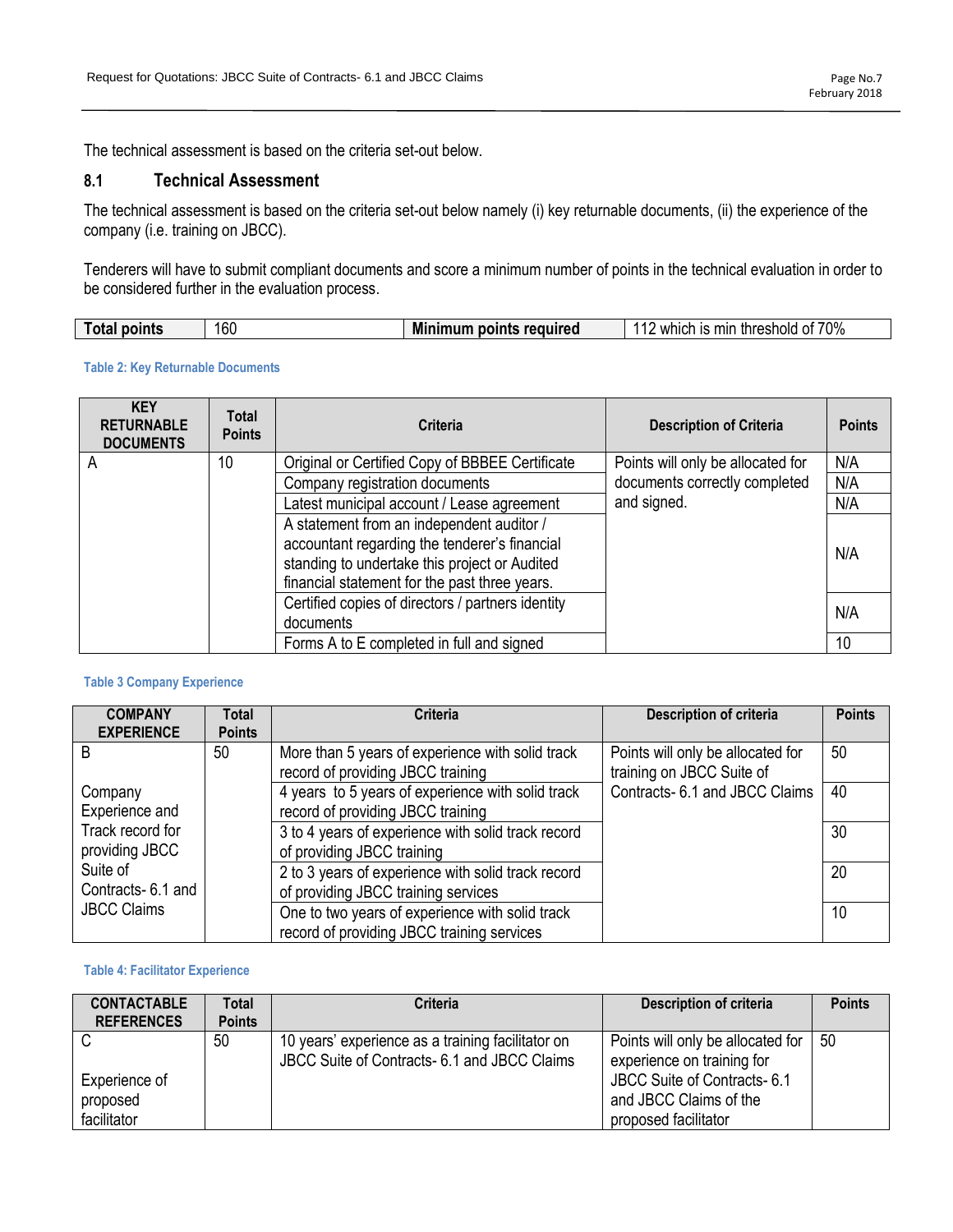#### **Table 5: Contactable References**

| <b>CONTACTABLE</b><br><b>REFERENCES</b>                                                         | Total<br><b>Points</b> | <b>Criteria</b>                            | <b>Description of criteria</b>                                                                                                                                                                    | <b>Points</b> |
|-------------------------------------------------------------------------------------------------|------------------------|--------------------------------------------|---------------------------------------------------------------------------------------------------------------------------------------------------------------------------------------------------|---------------|
| D                                                                                               | 50                     | Five or more satisfactory references       | Points will only be allocated for                                                                                                                                                                 | 50            |
|                                                                                                 |                        | Only three to four satisfactory references | references on related JBCC                                                                                                                                                                        | 30            |
| Contactable<br>reference (on<br>client letter head)<br>for related training<br>on JBCC Suite of |                        | Only one to two satisfactory references    | Suite of Contracts- 6.1 and<br>JBCC Claims as listed in the<br>schedule requested (Annexure<br>D)                                                                                                 | 10            |
| Contracts-6.1 and<br><b>JBCC Claims</b>                                                         |                        |                                            | References must be on the<br>client's letterhead or on a<br>document stamped by the<br>client and must confirm the<br>project description, services<br>rendered in order to obtain the<br>points. |               |
|                                                                                                 |                        |                                            | If any of the required<br>information does not appear in<br>the reference, zero points will<br>be awarded.                                                                                        |               |

# **8.2 BBBEE Status**

Having completed a technical evaluation, points will be awarded for empowerment (BBBEE), in accordance with the Preferential Procurement Regulations 2017 published in Government Gazette No. 40553 dated 20 January 2017. The following table is applicable in this regard:

| <b>B-BBEE Status Level</b>          | <b>Number of Points</b>   |
|-------------------------------------|---------------------------|
| Of Contributor                      | Tenders up to R50 million |
|                                     | 20                        |
| 2                                   | 18                        |
| 3                                   | 14                        |
|                                     | 12                        |
| 5                                   |                           |
| ĥ                                   | 6                         |
|                                     |                           |
|                                     | າ                         |
| <b>Non-Compliant</b><br>contributor |                           |

Notes:

8.2.1 "B-BBEE status level of contributor" means the B-BBEE status received by a measured entity based on its overall performance using the relevant scorecard contained in the Codes of Good Practice on Black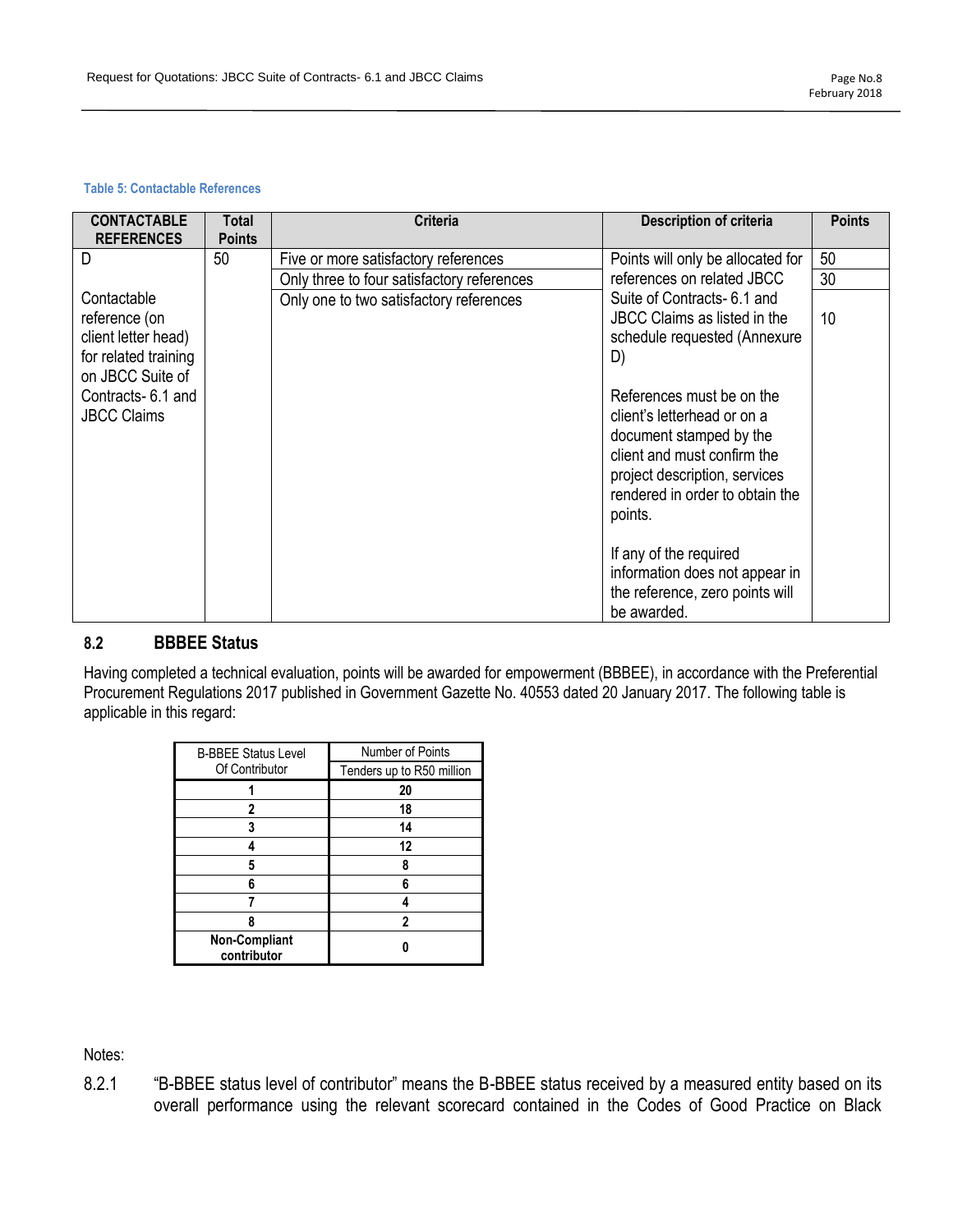Economic Empowerment, issued in terms of section 9(1) of the Broad-Based Black Economic Empowerment Act (Act No.53 of 2003).

- 8.2.2 Tenderers must submit their original and valid B-BBEE status level verification certificate or a certified copy thereof, substantiating their B-BBEE rating. Certificates issued by either verification agencies accredited by the South African Accreditation System (SANAS) or by registered auditors approved by the Independent Regulatory Board for Auditors (IRBA) are acceptable.
- 8.2.3 An SMME must submit a sworn affidavit confirming the following:
	- Annual Turnover Revenue of R10 million or less; and
	- Level of Black ownership
	- Any misrepresentation in terms of bullet point above constitutes a criminal offence as set out in the B-BBEE Act as amended.
- 8.2.4 The submission of such certificates must comply with the requirements of instructions and guidelines issued by the National Treasury and be in accordance with notices published by the Department of Trade and Industry in the Government Gazette.
- 8.2.5 A trust, consortium or joint venture will qualify for points for their B-BBEE status level as a legal entity, provided that the entity submits their B-BBEE status level certificate.
- 8.2.6 A trust, consortium or joint venture will qualify for points for their B-BBEE status level as an unincorporated entity, provided that the entity submits their consolidated B-BBEE scorecard as if they were a group structure and that such a consolidated B-BBEE scorecard is prepared for every separate tender.
- 8.2.7 A person will not be awarded points for B-BBEE status level if it is indicated in the tender documents that such a tenderer intends sub-contracting more than 25% of the value of the contract to any other enterprise that does not qualify for at least the points that such a tenderer qualifies for.
- 8.2.8 A person awarded a contract will not be permitted to sub-contract more than 25% of the value of the contract to any other enterprise that does not have an equal or higher B-BBEE status level than the person concerned.

# **8.3 Price and Empowerment**

Having completed a technical evaluation, the procedure for the evaluation of technically qualifying tenders is Method 2 (Price and Preferences). The Preference Point System assigns a score to each tenderer based on the tender price and on the tenderer's BBBEE status. These scores are combined to determine an overall score for the tender. The tender with the highest score will be considered for acceptance.

The Preference Point System will be applied as follows:

- 80 points are assigned to price
- Up to 20 points are assigned to BBBEE status per the table under item 6.2

The total preference points for a tender are calculated with the formula

# **PP = P<sup>s</sup> + Pbee Where**

**PP** is the total number of preference points scored by the tenderer **P<sup>s</sup>** is the points scored for the comparative price of the tenderer, and **Pbee** is the number of points awarded to the tenderer based on his certified B-BBEE status level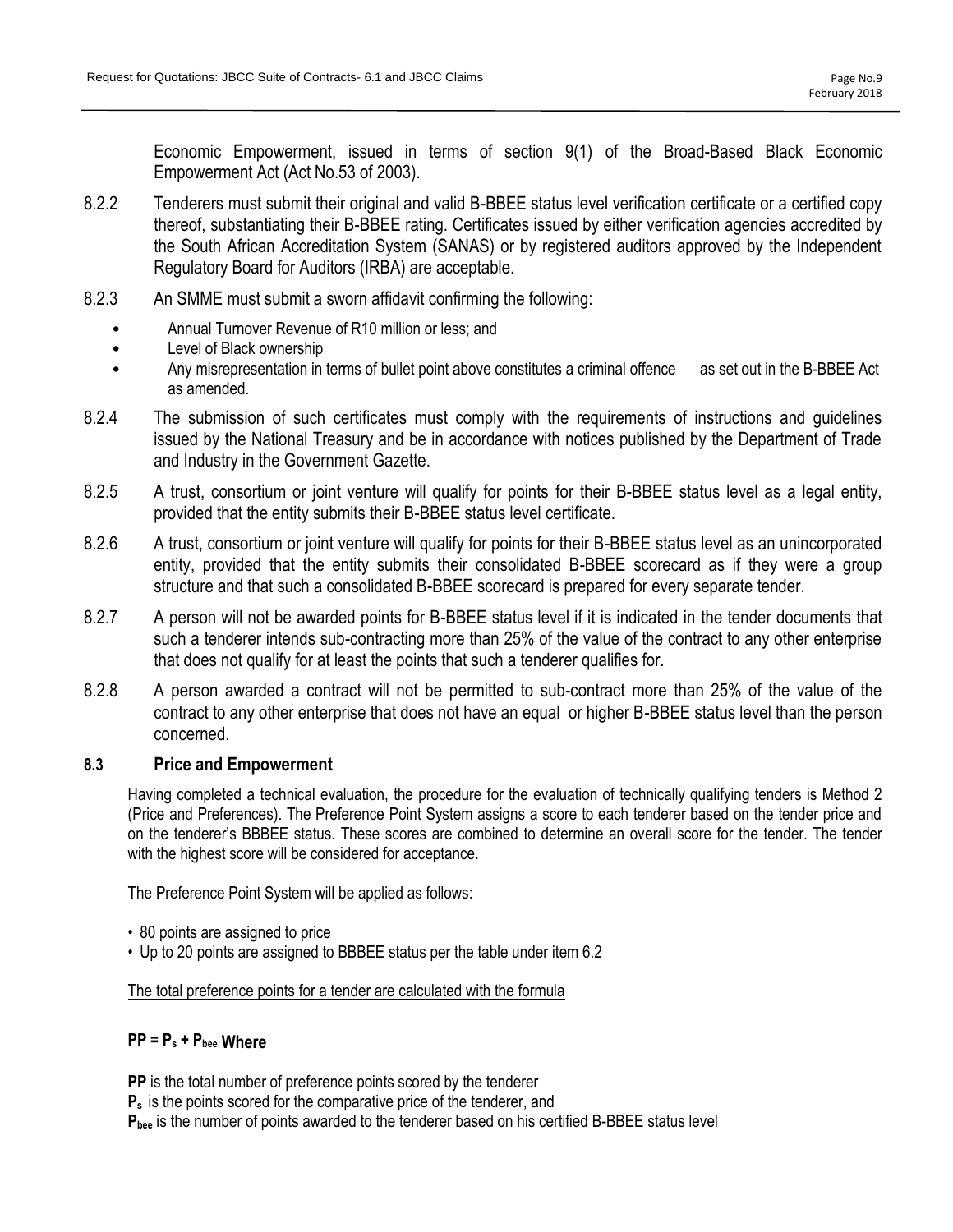#### Formula for scoring tender price

The following formula will be used to calculate the points for price.

$$
P_s = X [1 - \frac{(Pt - P_{min})}{P_{min}}]
$$

**Where** 

- **P<sup>s</sup> =** Points scored for comparative price of tender under consideration
- **P<sup>t</sup> =** Comparative price of tender under consideration
- **Pmin** = Comparative price of lowest acceptable tender
- **X = Points** assigned to price

# **9. CLOSING DATE, TIME AND VENUE FOR SUBMISSIONS**

The words **Training for the JBCC Suite of Contracts- 6.1 and JBCC Claims** must be written / typed clearly on the envelope. The envelope must be deposited in the tender box at the Johannesburg Development Agency, Ground Floor, The Bus Factory, 3 Helen Joseph Street (formerly known as President) and Newtown only between the hours of 08H00 and 12H00.

### **The RFQ closes at 12h00 on Friday 23 February 2018.**

NO LATE / TELEPHONIC / FAXED / POSTAL TENDERS WILL BE ACCEPTED OR CONSIDERED.

The Johannesburg Development Agency's selection of qualifying tenders shall be in the Johannesburg Development Agency's sole discretion and shall be final. The Johannesburg Development Agency does not bind itself to accept any particular Tender and no correspondence will be entered into.

Queries can be addressed in writing to: Tumang Bokaba E-mail: tbokaba@jda.org.za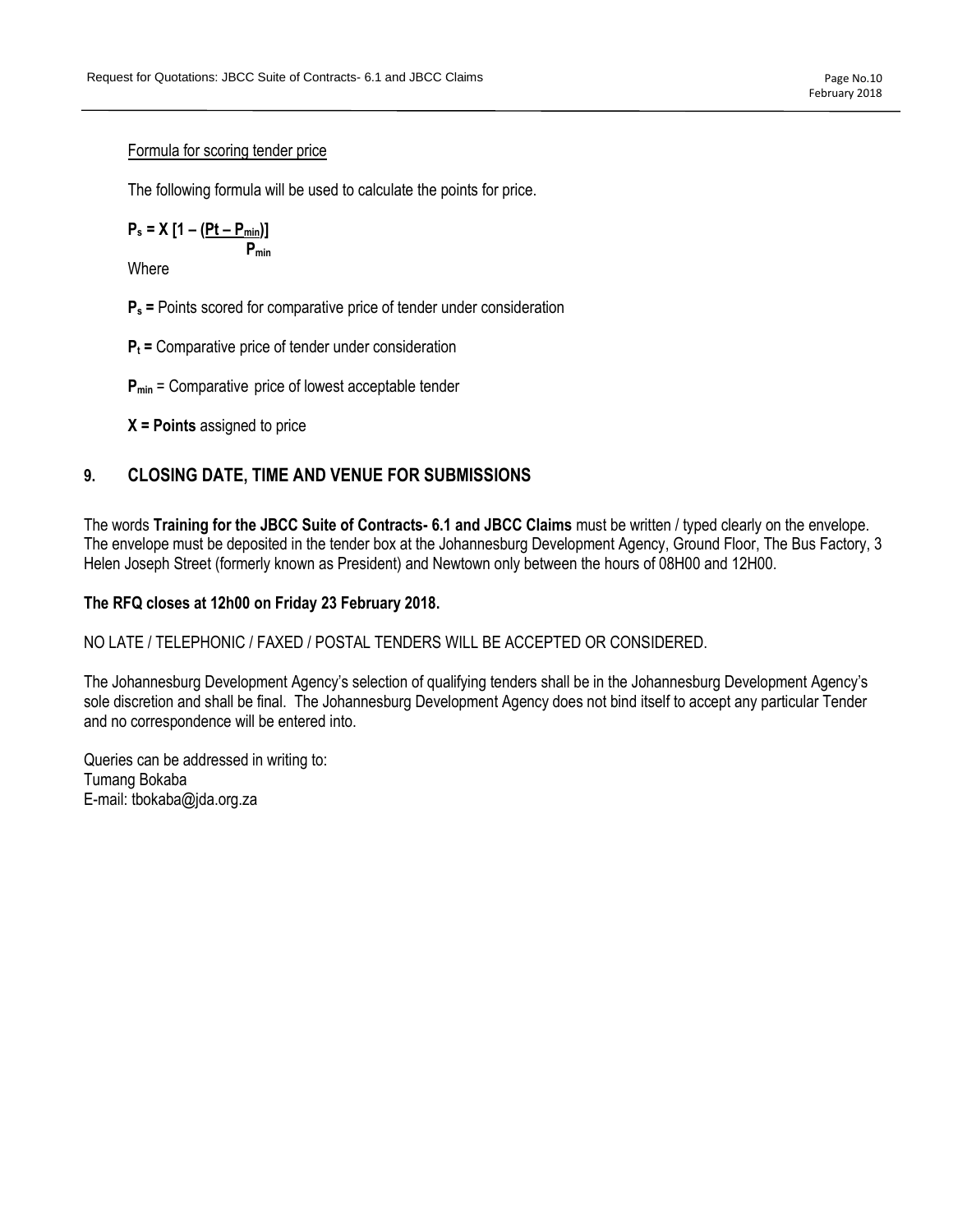# **ANNEXURE A: BUSINESS DECLARATION**

| <b>Company/enterprise Income</b><br>(Insert personal income tax number if a one person business and personal income tax numbers of all partners if a<br>partnership) |
|----------------------------------------------------------------------------------------------------------------------------------------------------------------------|
|                                                                                                                                                                      |
|                                                                                                                                                                      |
| 1.<br>Type of firm                                                                                                                                                   |
| $\Box$ Partnership                                                                                                                                                   |
| One person business/sole trader                                                                                                                                      |
| $\Box$ Close corporation                                                                                                                                             |
| $\Box$ Public company                                                                                                                                                |
| $\Box$ Private company                                                                                                                                               |
| (Tick one box)                                                                                                                                                       |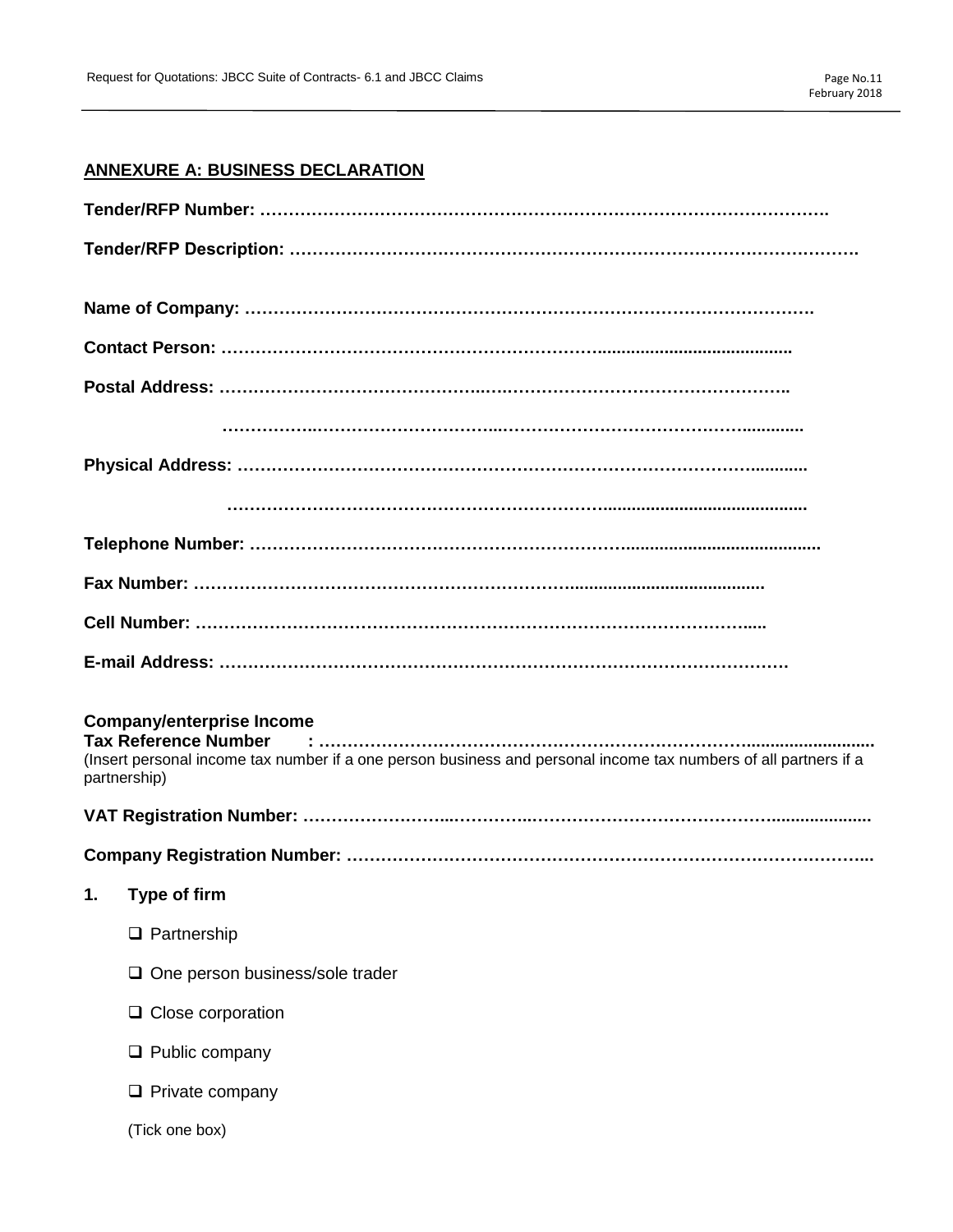### **2. Principal business activities**

**3. Total number of years company has been in business: .…………………………..……………….**

# **4. Detail all trade associations/professional bodies in which you have membership**

**……………………………………………………………………………………………………………...………… …………………………………………………………………………………………………................................ ………………………………………………………………………………………………………………………...**

**5. Did the firm exist under a previous name?**

□ Yes  $\Box$  No

(Tick one box)

**If yes, what was its previous name? ………………….……………………..…………………………….**

**6. How many permanent staff members are employed by the firm:**

**Full Time : ……………………. Part Time : …………………….**

**7. In the case of a firm which renders services for different disciplines, how many permanent staff members are employed by the firm in the discipline for which you are tendering:**

| Full Time | . |
|-----------|---|
| Part Time | . |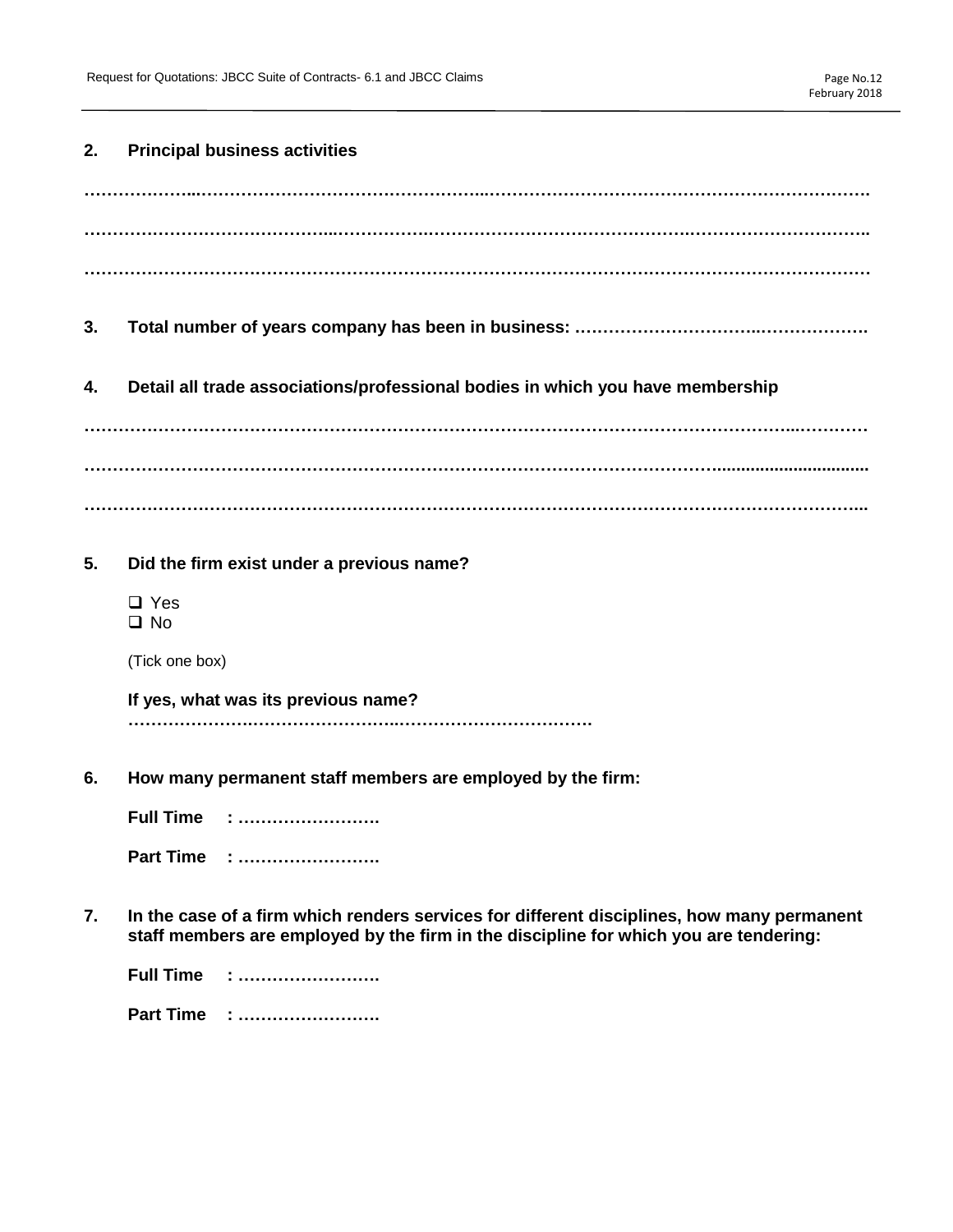**8. What is the enterprise's annual turnover for the last three years and what is the estimated turnover of current commitments.**

| R | Year |
|---|------|
| R | Year |
| R | Year |

**9. List all contracts which your company is engaged in and have not yet completed:**

| <b>CONTRACT</b><br><b>DESCRIPTION</b> | <b>LOCATION</b> | <b>COMPANY/</b><br><b>EMPLOYER</b> | <b>PROJECT</b><br><b>VALUE</b> | <b>ESTIMATED</b><br><b>FEES</b> | <b>EXPECTED</b><br><b>COMPLETION</b><br>(MONTH &<br>YEAR) |
|---------------------------------------|-----------------|------------------------------------|--------------------------------|---------------------------------|-----------------------------------------------------------|
|                                       |                 |                                    |                                |                                 |                                                           |
|                                       |                 |                                    |                                |                                 |                                                           |
|                                       |                 |                                    |                                |                                 |                                                           |
|                                       |                 |                                    |                                |                                 |                                                           |
|                                       |                 |                                    |                                |                                 |                                                           |
|                                       |                 |                                    |                                |                                 |                                                           |
|                                       |                 |                                    |                                |                                 |                                                           |
|                                       |                 |                                    |                                |                                 |                                                           |
|                                       |                 |                                    |                                |                                 |                                                           |
|                                       |                 |                                    |                                |                                 |                                                           |

### **10. Banking details**

I/We hereby request and authorise you to pay any amounts which may accrue to me/us to the credit of my/our account with the mentioned bank.

I/We understand that the credit transfers hereby authorised will be processed by computer through a system known as the *"ACB Electronic Fund Transfer Service"* and

I/We also understand that no additional advice of payment will be provided by my/our bank, but details of each payment will be printed on my/our bank statement or any accompanying voucher.

This authority may be cancelled by me/us giving **30 days**' notice in writing.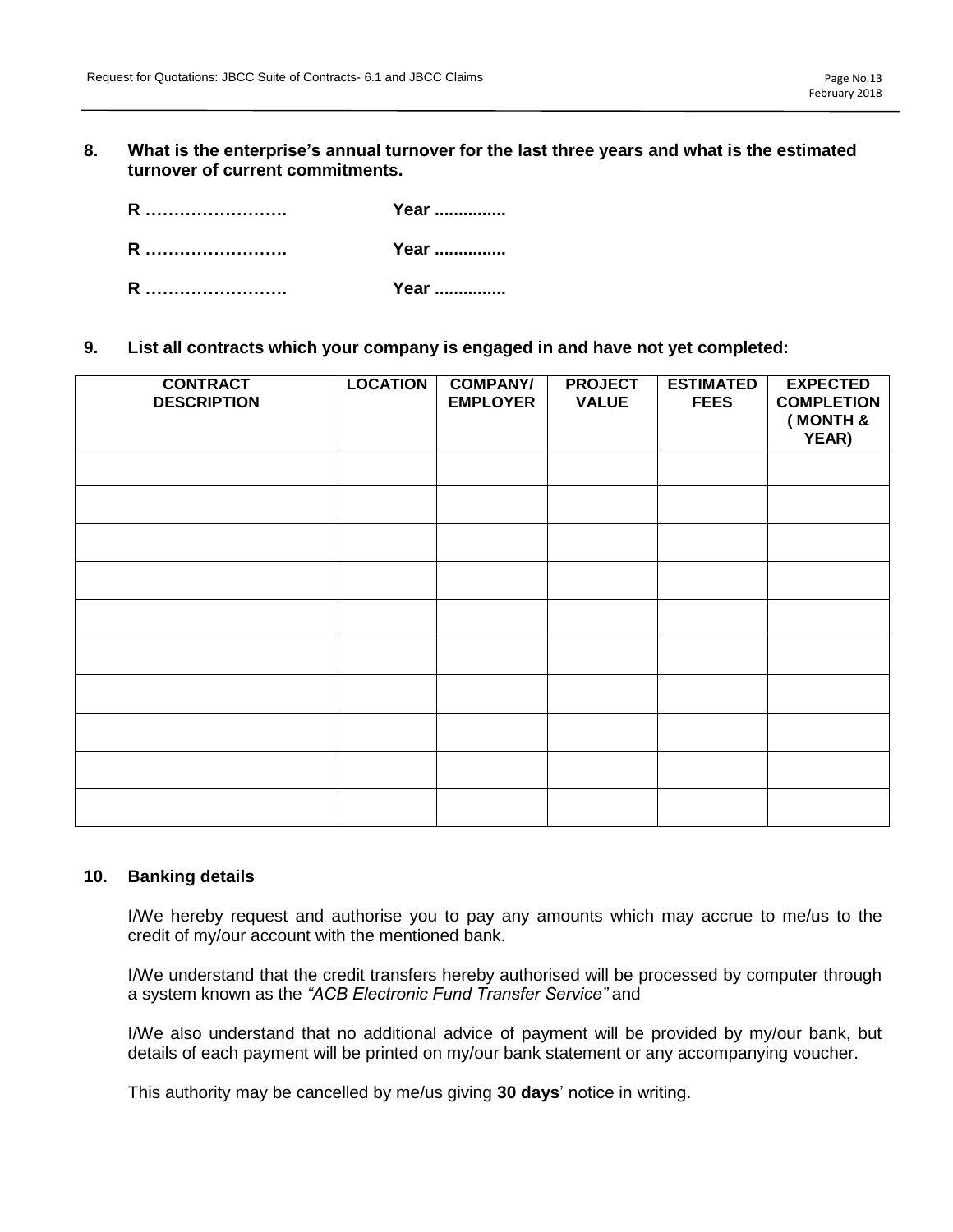| <b>BANK</b>                                 |  |
|---------------------------------------------|--|
| <b>BRANCH</b>                               |  |
| <b>BRANCH CODE</b><br><b>ACCOUNT NUMBER</b> |  |
| <b>ACCOUNT HOLDER</b>                       |  |
| <b>TYPE OF ACCOUNT</b>                      |  |
| <b>CONTACT PERSON</b>                       |  |
| <b>CONTACT NUMBER</b>                       |  |

### **PLEASE INCLUDE ORIGINAL SIGNED AND STAMPED LETTER FROM THE BANK CONFIRMING THE COMPANY'S BANKING DETAILS, PHOTOSTAT COPIES AND LETTERS BEARING ELECTRONIC SIGNATURES WILL NOT BE ACCEPTABLE.**

**The undersigned, who warrants that he/she is duly authorised to do so on behalf of the company, affirms that the information furnished in response to this request for proposal is true and correct:**

| <b>SIGNATURE</b>    |  |
|---------------------|--|
| <b>NAME IN FULL</b> |  |
| <b>CAPACITY</b>     |  |
|                     |  |
| <b>DATE</b>         |  |

**COMPANY STAMP**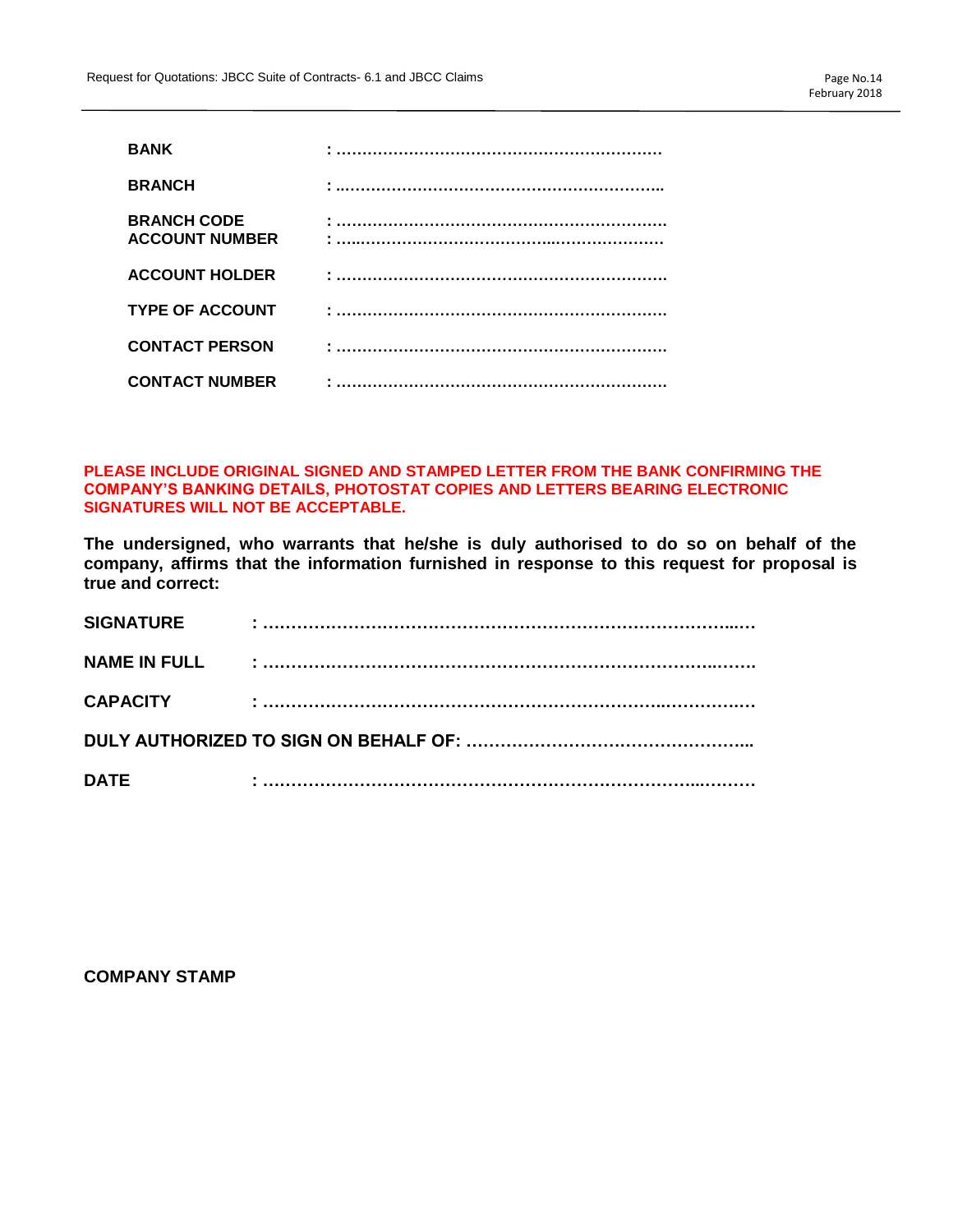# **ANNEXURE B: DECLARATION OF INTEREST**

- 1. No bid will be accepted from persons in the service of the state\*.
- 2. Any person, having a kinship with persons in the service of the state, including a blood relationship, may make an offer or offers in terms of this invitation to bid. In view of possible allegations of favouritism, should the resulting bid, or part thereof, be awarded to persons connected with or related to persons in service of the state, it is required that the bidder or their authorised representative declare their position in relation to the evaluating/adjudicating authority.
- 3. In order to give effect to the above, the following questionnaire must be completed and submitted with the bid.

| 3.1 |                                                                                                                                                                         |          |
|-----|-------------------------------------------------------------------------------------------------------------------------------------------------------------------------|----------|
| 3.2 |                                                                                                                                                                         |          |
| 3.3 |                                                                                                                                                                         |          |
| 3.4 |                                                                                                                                                                         |          |
| 3.5 |                                                                                                                                                                         |          |
| 3.6 |                                                                                                                                                                         |          |
| 3.7 | The names of all directors / trustees / shareholders / members, their individual identity numbers and state<br>employee numbers must be indicated in paragraph 4 below. |          |
| 3.8 | Are you presently in the service of the state*                                                                                                                          | YES / NO |
|     | If yes, furnish particulars                                                                                                                                             |          |
|     |                                                                                                                                                                         |          |
|     |                                                                                                                                                                         |          |
| 3.9 | Have you been in the service of the state for the past twelve months?                                                                                                   | YES / NO |
|     | If yes, furnish particulars                                                                                                                                             |          |
|     |                                                                                                                                                                         |          |
|     |                                                                                                                                                                         |          |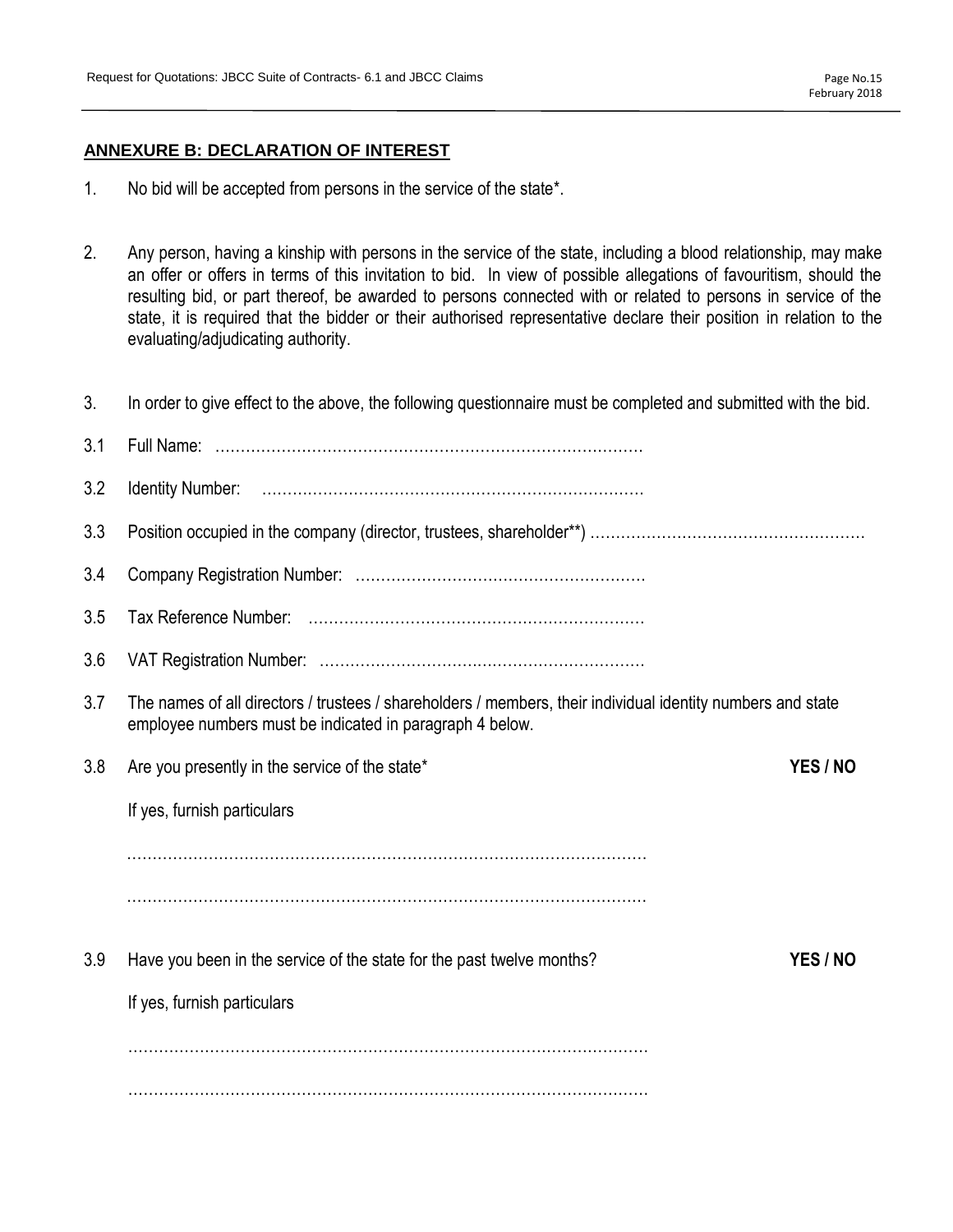involved with the evaluation and or adjudication of this bid? **YES / NO** If yes, furnish particulars ………………………………………………………………………………………… ………………………………………………………………………………………… 3.11 Are you, aware of any relationship (family, friend, other) between any other bidder and any persons in the service of the state who may be involved with the evaluation and or adjudication of this bid? **YES / NO** If yes, furnish particulars ………………………………………………………………………………………… ………………………………………………………………………………………… 3.12 Are any of the company's directors, trustees, managers, principle shareholders or stakeholders in service of the state? **YES / NO** If yes, furnish particulars ………………………………………………………………………………………… ………………………………………………………………………………………… 3.13 Are any spouse, child or parent of the company's directors, trustees, managers, principle shareholders or stakeholders in service of the state? **YES / NO** If yes, furnish particulars ………………………………………………………………………………………… ………………………………………………………………………………………… 3.14 Do you or any of the directors, trustees, managers, principle shareholders or stakeholders of this company have any interest in any other related companies or businesses whether or not they are bidding for this contract? **YES / NO** If yes, furnish particulars . The same state of the same state of the same state of the same state of the same state of the same state of the same state of the same state of the same state of the same state of the same state of the same state of the …………………………………………………………………………………………

3.10 Do you, have any relationship (family, friend, other) with persons in the service of the state and who may be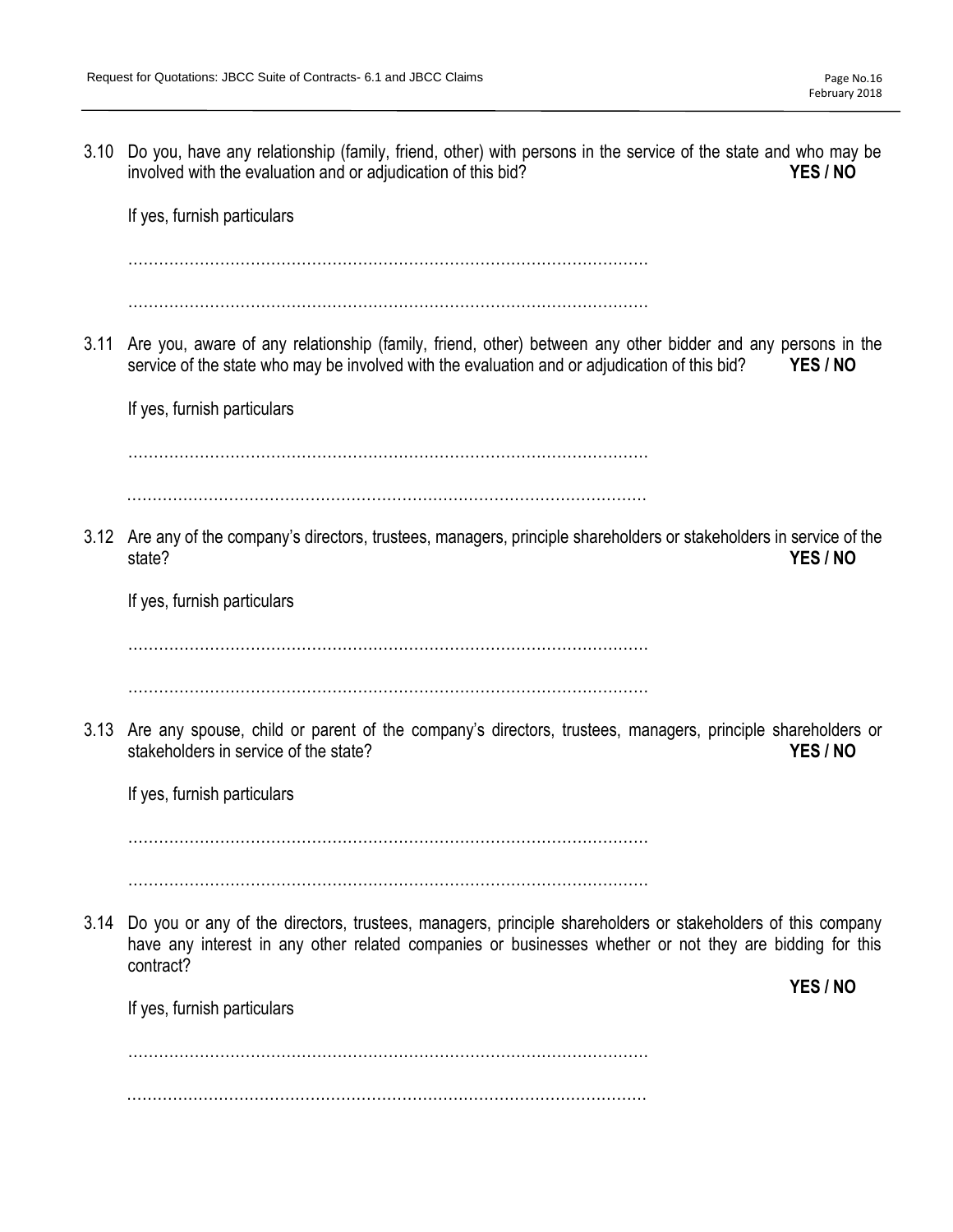4. Full details of directors / trustees / members / shareholders.

| <b>FULL NAME</b> | <b>IDENTITY NUMBER</b> | <b>STATE EMPLOYEE NUMBER</b> |
|------------------|------------------------|------------------------------|
|                  |                        |                              |
|                  |                        |                              |
|                  |                        |                              |
|                  |                        |                              |
|                  |                        |                              |
|                  |                        |                              |
|                  |                        |                              |
|                  |                        |                              |
|                  |                        |                              |

# **CERTIFICATION**

# **I, THE UNDERSIGNED (FULL NAME**)

…………………………………………………………………...……………………

**CERTIFY THAT THE INFORMATION FURNISHED ON THIS DECLARATION FORM IS TRUE AND CORRECT.** 

**I ACCEPT THAT, IN ADDITION TO CANCELLATION OF A CONTRACT, ACTION MAY BE TAKEN AGAINST ME SHOULD THIS DECLARATION PROVE TO BE FALSE.** 

| Signature                                                                                                                                                                                                                           | Position |  |
|-------------------------------------------------------------------------------------------------------------------------------------------------------------------------------------------------------------------------------------|----------|--|
| Name of Bidder                                                                                                                                                                                                                      | Date     |  |
| *<br>MSCM Regulations: "in the service of the state" means to be -<br>(a) a member of $-$<br>(i) any municipal council;<br>(ii) any provincial legislature; or<br>(iii) the national Assembly or the national Council of provinces; |          |  |

- (b) a member of the board of directors of any municipal entity; (c) an official of any municipality or municipal entity;
- (d) an employee of any national or provincial department, national or provincial public entity or constitutional institution within the
- meaning of the Public Finance Management Act, 1999 (Act No.1 of 1999); (e) a member of the accounting authority of any national or provincial public entity; or
- (f) an employee of Parliament or a provincial legislature.
- \*\* "Stakeholder' means a person who owns shares in the company and is actively involved in the management of the company or business and exercises control over the company.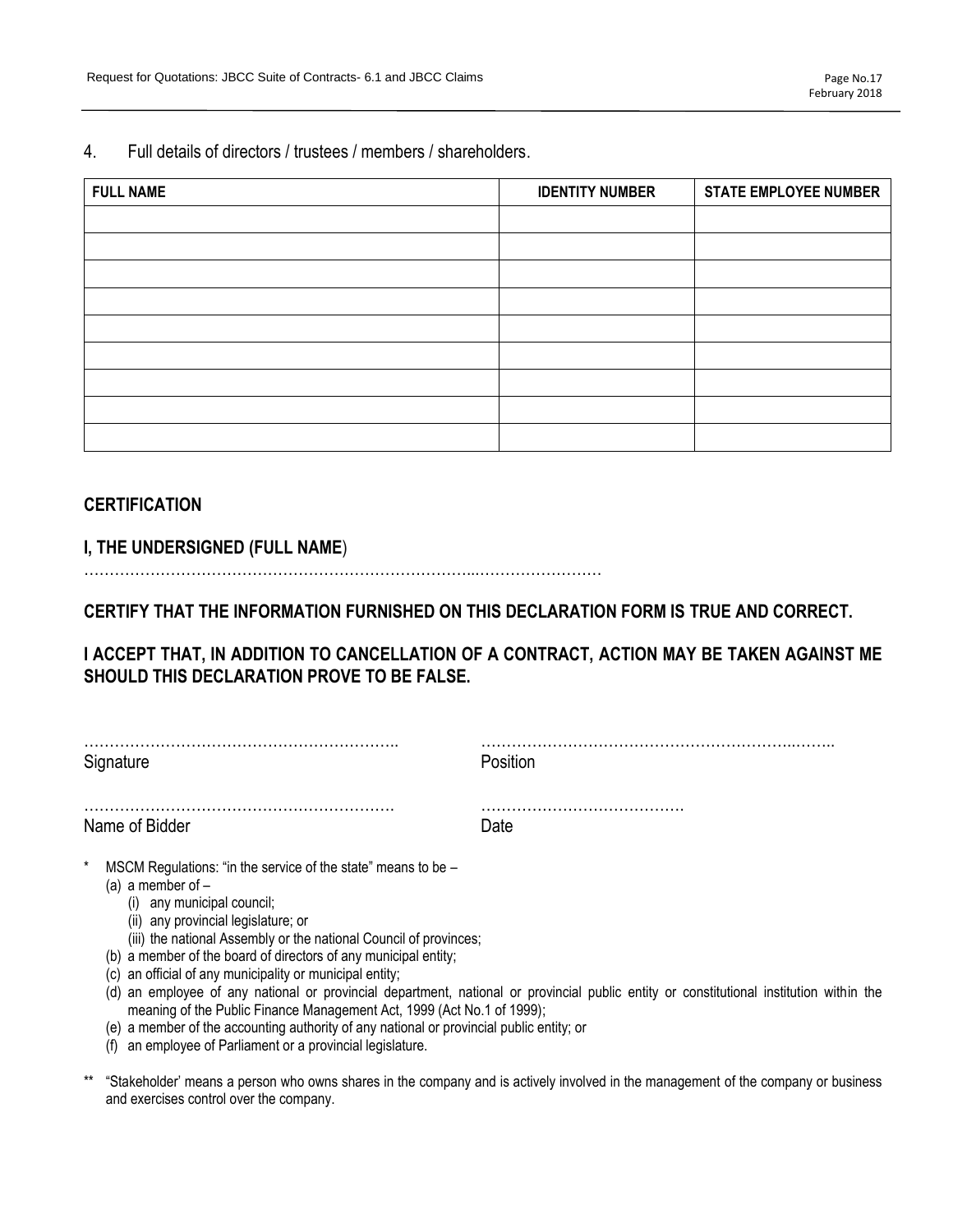# **ANNEXURE C: DECLARATION OF BIDDER'S PAST SUPPLY CHAIN MANAGEMENT PRACTICES**

- 1 This Municipal Bidding Document must form part of all bids invited.
- 2 It serves as a declaration to be used by municipalities and municipal entities in ensuring that when goods and services are being procured, all reasonable steps are taken to combat the abuse of the supply chain management system.
- 3 The bid of any bidder may be rejected if that bidder, or any of its directors have:
	- a. abused the municipality's / municipal entity's supply chain management system or committed any improper conduct in relation to such system;
	- b. been convicted for fraud or corruption during the past five years;
	- c. willfully neglected, reneged on or failed to comply with any government, municipal or other public sector contract during the past five years; or
	- d. been listed in the Register for Tender Defaulters in terms of section 29 of the Prevention and Combating of Corrupt Activities Act (No 12 of 2004).
- 4 In order to give effect to the above, the following questionnaire must be completed and submitted with the bid.

| <b>Item</b> | <b>Question</b>                                                                                                                                                                                                                                                                                                                                                                                                                                   | Yes                 | N <sub>0</sub> |
|-------------|---------------------------------------------------------------------------------------------------------------------------------------------------------------------------------------------------------------------------------------------------------------------------------------------------------------------------------------------------------------------------------------------------------------------------------------------------|---------------------|----------------|
| 4.1         | Is the bidder or any of its directors listed on the National Treasury's database<br>as a company or person prohibited from doing business with the public<br>sector?<br>(Companies or persons who are listed on this database were informed in<br>writing of this restriction by the National Treasury after the audi alteram<br>partem rule was applied).                                                                                        | Yes                 | No             |
| 4.1.1       | If so, furnish particulars:                                                                                                                                                                                                                                                                                                                                                                                                                       |                     |                |
| 4.2         | Is the bidder or any of its directors listed on the Register for Tender Defaulters<br>in terms of section 29 of the Prevention and Combating of Corrupt Activities<br>Act (No 12 of 2004)?<br>(To access this Register enter the National Treasury's website,<br>www.treasury.gov.za, click on the icon "Register for Tender Defaulters"<br>or submit your written request for a hard copy of the Register to<br>facsimile number (012) 3265445). | Yes<br>$\mathsf{L}$ | No.            |
| 4.2.1       | If so, furnish particulars:                                                                                                                                                                                                                                                                                                                                                                                                                       |                     |                |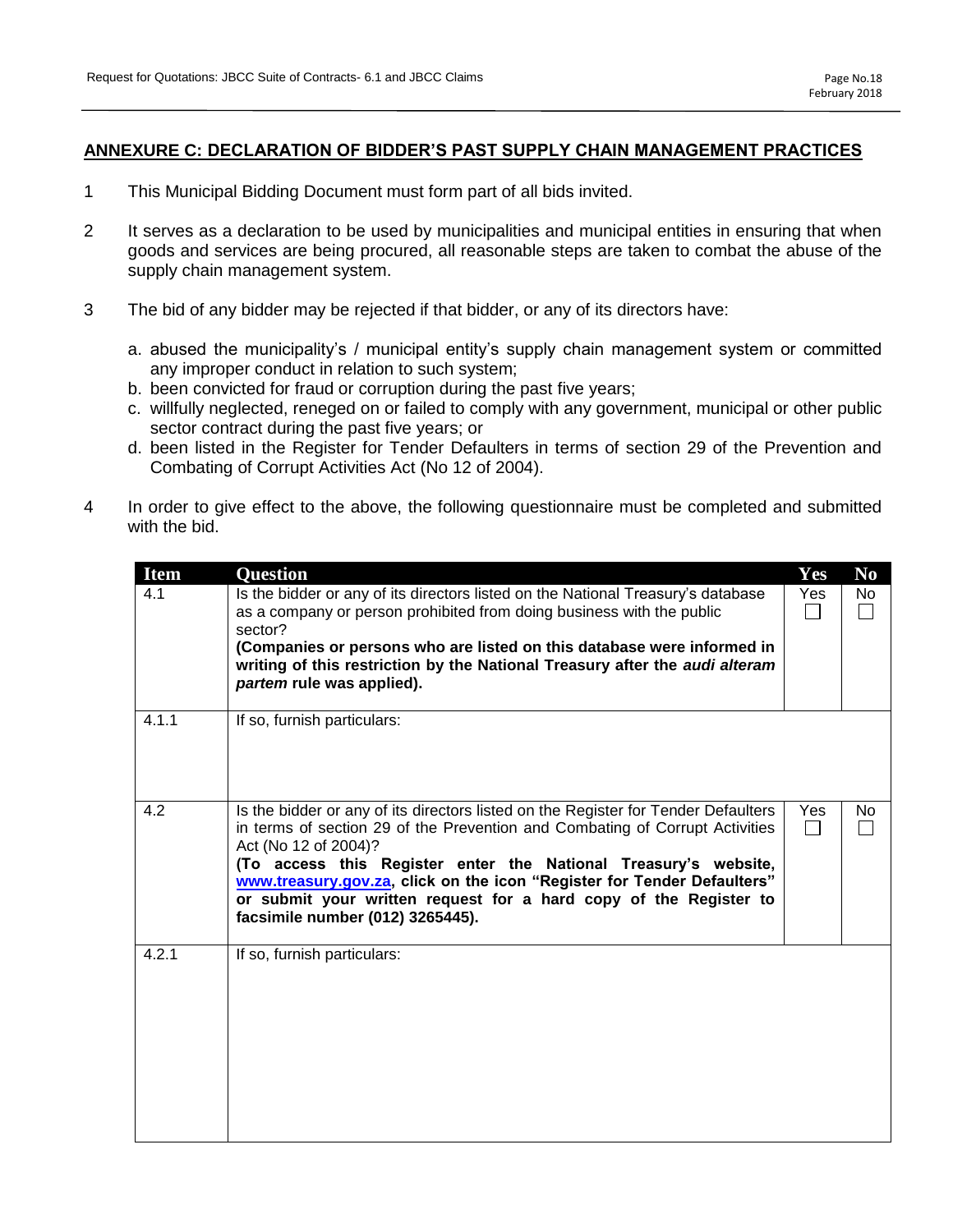| <b>Item</b> | <b>Question</b>                                                                                                                                                                                                                              | Yes | N <sub>0</sub> |
|-------------|----------------------------------------------------------------------------------------------------------------------------------------------------------------------------------------------------------------------------------------------|-----|----------------|
| 4.3         | Was the bidder or any of its directors convicted by a court of law (including a<br>court of law outside the Republic of South Africa) for fraud or corruption during<br>the past five years?                                                 | Yes | No             |
| 4.3.1       | If so, furnish particulars:                                                                                                                                                                                                                  |     |                |
| 4.4         | Does the bidder or any of its directors owe any municipal rates and taxes or<br>municipal charges to the municipality / municipal entity, or to any other<br>municipality / municipal entity, that is in arrears for more than three months? | Yes | No             |
| 4.4.1       | If so, furnish particulars:                                                                                                                                                                                                                  |     |                |
| 4.5         | Was any contract between the bidder and the municipality / municipal entity or<br>any other organ of state terminated during the past five years on account of<br>failure to perform on or comply with the contract?                         | Yes | No.            |
| 4.7.1       | If so, furnish particulars:                                                                                                                                                                                                                  |     |                |

# **CERTIFICATION**

# **I, THE UNDERSIGNED (FULL NAME**)

…………………………………………………………………...……………………

**CERTIFY THAT THE INFORMATION FURNISHED ON THIS DECLARATION FORM IS TRUE AND CORRECT.** 

# **I ACCEPT THAT, IN ADDITION TO CANCELLATION OF A CONTRACT, ACTION MAY BE TAKEN AGAINST ME SHOULD THIS DECLARATION PROVE TO BE FALSE.**

| Signature      | Position |
|----------------|----------|
|                |          |
| Name of Bidder | Ateר     |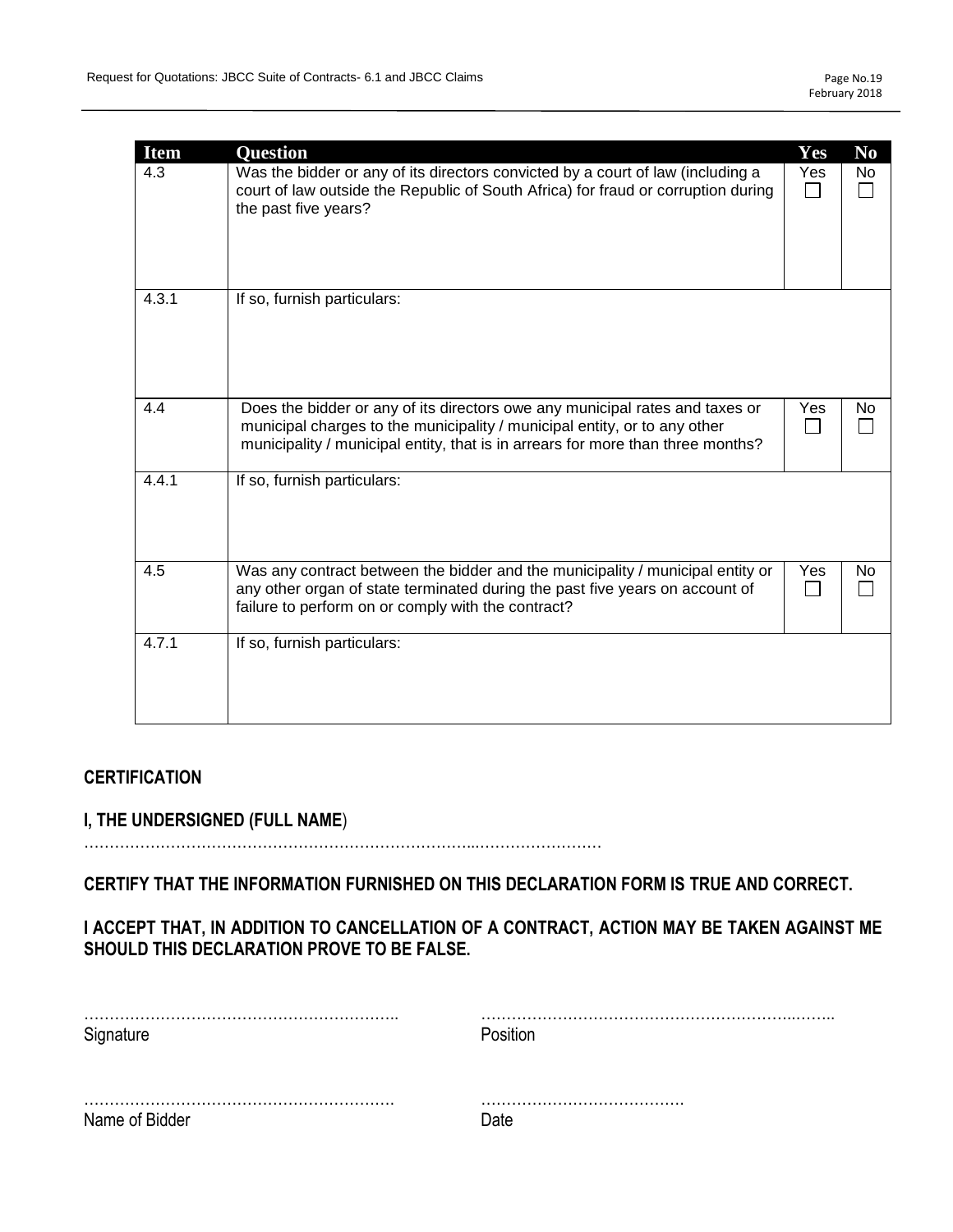# **ANNEXURE D: PARTICULARS OF CONTRACTS AWARDED BY AN ORGAN OF STATE DURING THE LAST 5 YEARS**

(In the event of insufficient space, kindly attach documentation)

| <b>EMPLOYER</b> | <b>ROLE</b> | <b>NATURE OF WORK</b> | <b>VALUE OF</b><br><b>WORK</b> | <b>YEAR</b><br><b>COMPLETED</b> |
|-----------------|-------------|-----------------------|--------------------------------|---------------------------------|
|                 |             |                       |                                |                                 |
|                 |             |                       |                                |                                 |
|                 |             |                       |                                |                                 |
|                 |             |                       |                                |                                 |
|                 |             |                       |                                |                                 |
|                 |             |                       |                                |                                 |
|                 |             |                       |                                |                                 |
|                 |             |                       |                                |                                 |
|                 |             |                       |                                |                                 |
|                 |             |                       |                                |                                 |
|                 |             |                       |                                |                                 |
|                 |             |                       |                                |                                 |
|                 |             |                       |                                |                                 |
|                 |             |                       |                                |                                 |
|                 |             |                       |                                |                                 |
|                 |             |                       |                                |                                 |
|                 |             |                       |                                |                                 |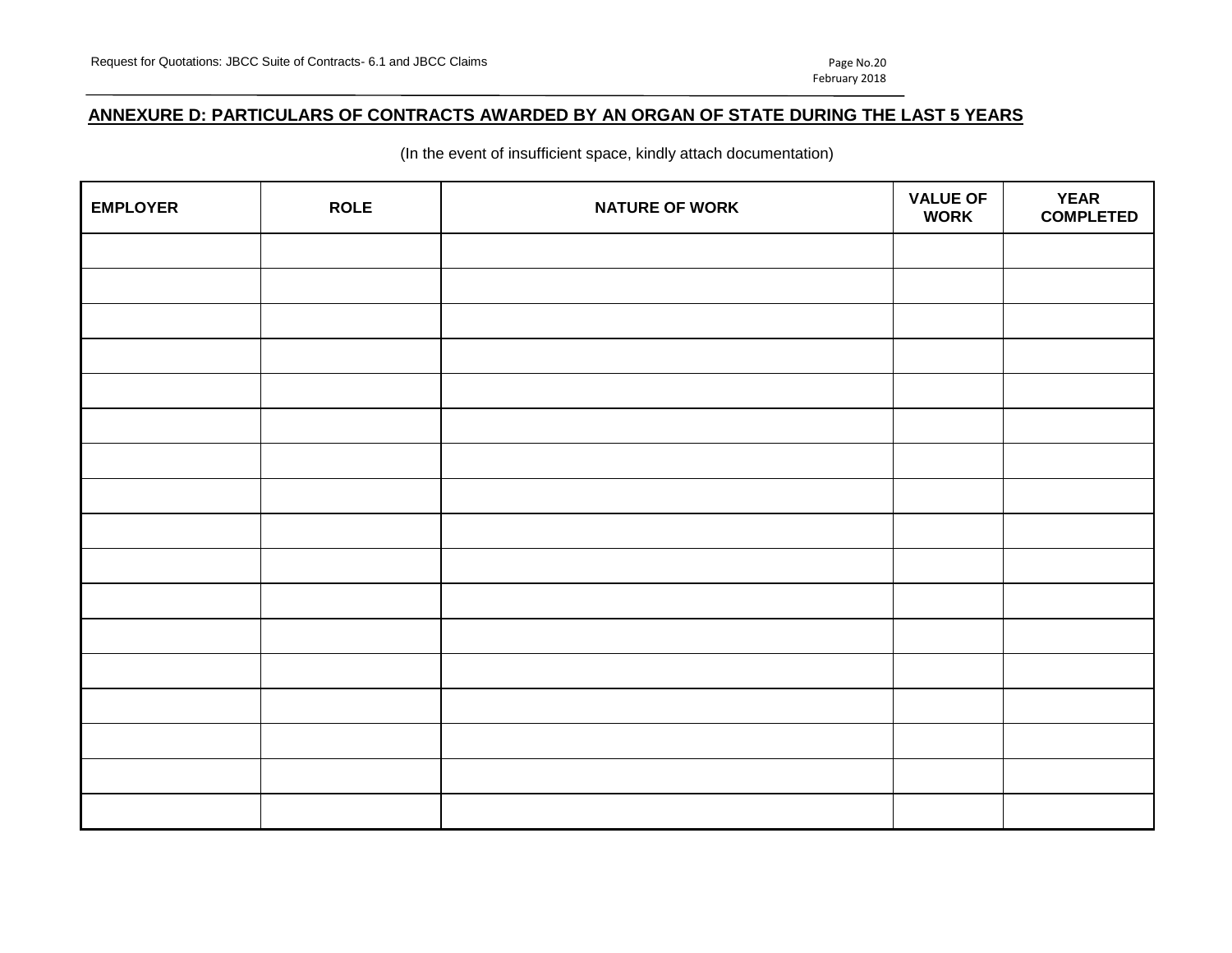February 2018

### **\*\*\* Organ of State means-**

- a) a national or provincial department:
- b) a municipality;
- c) a constitutional institution defined in the Public Finance Management Act, 1999 (Act No. 1 of 1999);
- d) Parliament;
- e) a provincial legislature;
- ◆ f) any other institution or category of institutions included in the definition of "organ of state" in section 239 of the Constitution and recognised by the [Minister](javascript:void(0);) by notice in the *Government Gazette* as an institution or category of institutions to which [this Act](javascript:void(0);) applies

…………………………………………………….. .……………………………………………………..……..

Signature Position is a set of the contract of the contract of the contract of the contract of the contract of *(of person authorised to sign on behalf of the organisation)*

……………………………………………………. ………………………………….

Name of Bidder **Date**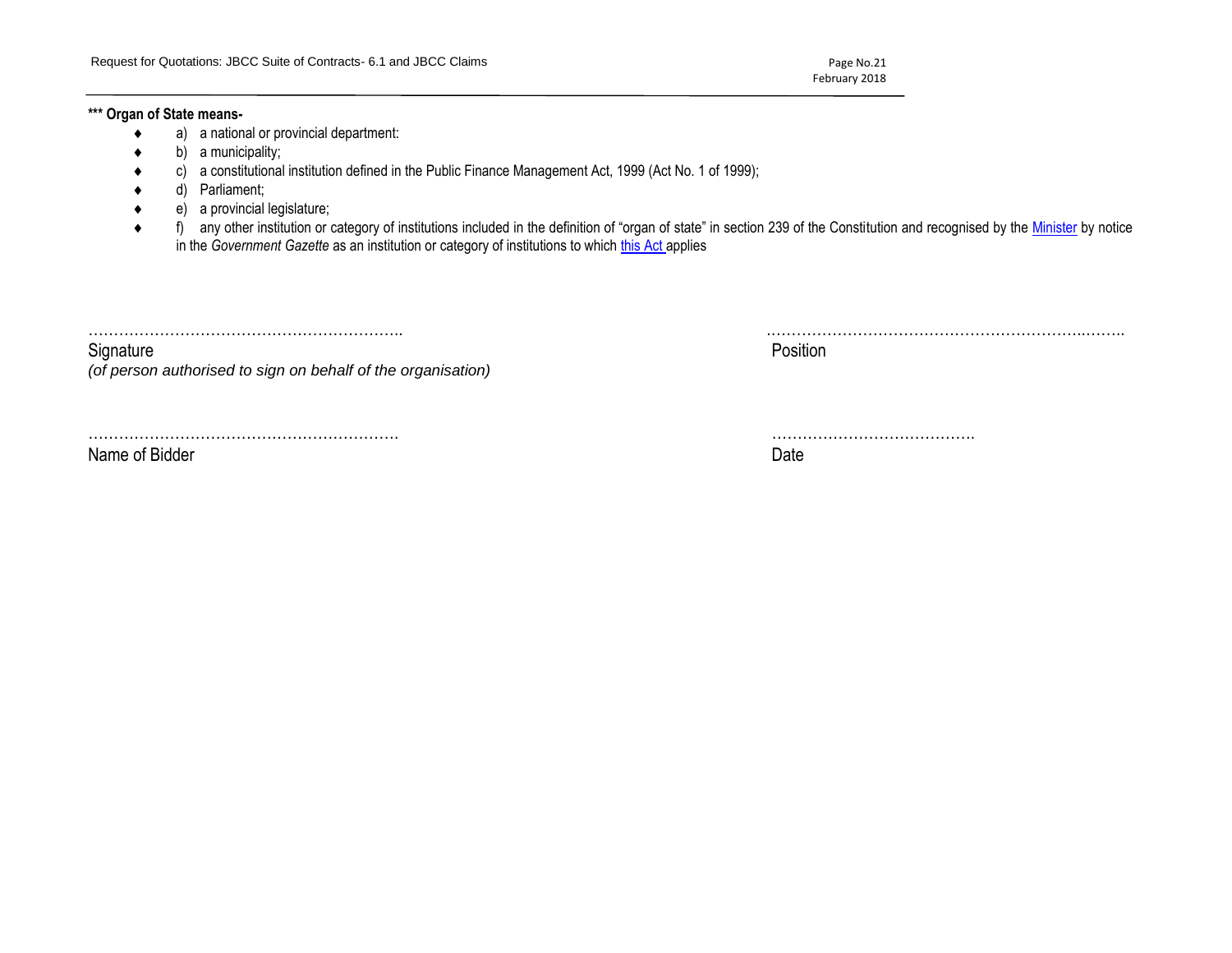

**City of Johannesburg** Johannesburg Development Agency

The Bus Factory Newtown Johannesburg, 2000

2107

No 3 Helen Joseph Street PO Box 61877 Tel +27(0) 11 688 7851 (O) Marshalltown Fax +27(0) 11 688 7899/63 E-mail: info@jda.org.za

> **www.jda.org.za www.joburg.org.za**

# **ANNEXURE E: CERTIFICATE OF INDEPENDENT BID DETERMINATION**

I, the undersigned, in submitting the accompanying bid:

 $\bullet$   $\overbrace{\phantom{xxxxx}}$  ,  $\overbrace{\phantom{xxxxx}}$  ,  $\overbrace{\phantom{xxxxx}}$  ,  $\overbrace{\phantom{xxxxx}}$  ,  $\overbrace{\phantom{xxxxx}}$  ,  $\overbrace{\phantom{xxxxx}}$  ,  $\overbrace{\phantom{xxxxx}}$  ,  $\overbrace{\phantom{xxxxx}}$  ,  $\overbrace{\phantom{xxxxx}}$  ,  $\overbrace{\phantom{xxxxx}}$  ,  $\overbrace{\phantom{xxxxx}}$  ,  $\overbrace{\phantom{xxxxx}}$  ,  $\overbrace{\phantom{xxxxx}}$  ,  $\overbrace{\phantom{xxxxx}}$  ,  $\overbrace{\phant$ in response to the invitation for the bid made by:

• *Johannesburg Development Agency*

do hereby make the following statements that I certify to be true and complete in every respect:

\_\_\_\_\_\_\_\_\_\_\_\_\_\_\_\_\_\_\_\_\_\_\_\_\_\_\_\_\_\_\_\_\_\_\_\_\_\_\_\_\_\_\_\_\_\_\_\_\_\_\_\_\_\_\_\_\_\_\_\_\_\_\_\_\_\_\_\_\_\_\_\_\_\_\_\_

I certify, on behalf of:

\_that: (Name of Bidder)

- 1. I have read and I understand the contents of this Certificate;
- 2. I understand that the accompanying bid will be disqualified if this Certificate is found not to be true and complete in every respect;
- 3. I am authorized by the bidder to sign this Certificate, and to submit the accompanying bid, on behalf of the bidder;
- 4. Each person whose signature appears on the accompanying bid has been authorized by the bidder to determine the terms of, and to sign, the bid, on behalf of the bidder;
- 5. For the purposes of this Certificate and the accompanying bid, I understand that the word "competitor" shall include any individual or organization, other than the bidder, whether or not affiliated with the bidder, who:
	- (a) has been requested to submit a bid in response to this bid invitation;
	- (b) could potentially submit a bid in response to this bid invitation, based on their qualifications, abilities or experience; and
	- (c) provides the same goods and services as the bidder and/or is in the same line of business as the bidder
- 6. The bidder has arrived at the accompanying bid independently from, and without consultation, communication, agreement or arrangement with any competitor. However communication between partners in a joint venture or consortium will not be construed as collusive bidding.
- 7. In particular, without limiting the generality of paragraph 6 above, there has been no consultation, communication, agreement or arrangement with any competitor regarding:
	- (a) prices;
	- (b) geographical area where product or service will be rendered (market allocation);
	- (c) methods, factors or formulas used to calculate prices;
	- (d) the intention or decision to submit or not to submit a bid;
	- (e) the submission of a bid which does not meet the specifications and conditions of the